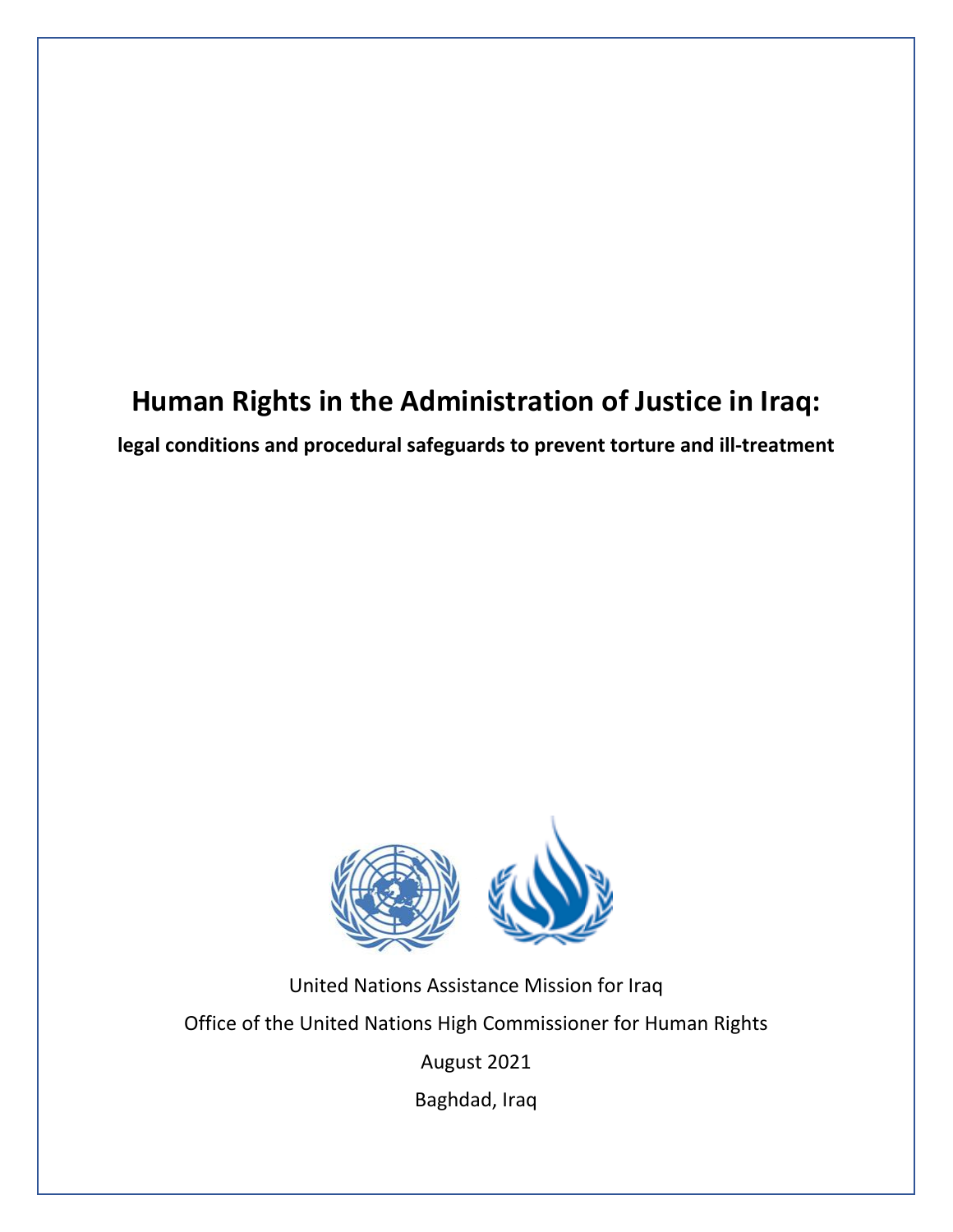*Eradicating torture will be one of the most effective tools to build public trust in the state's ability to deliver justice and uphold the principle of fairness. However, when the authorities themselves break the law, it has the opposite effect. The prevention of torture in reality, and not just on paper, would contribute to peace and stability in the long term, and is therefore in the State's interest as well as the victims'***.**

- UN High Commissioner for Human Rights Michelle Bachelet, 3 August 2021

*No circumstances, however exceptional, justify torture or any form of impunity. I encourage increased efforts towards prevention and accountability, in line with Iraq's obligations under international and domestic law.*

- Special Representative for Iraq of the United Nations Secretary-General, Jeanine Hennis-Plasschaert, 3 August 2021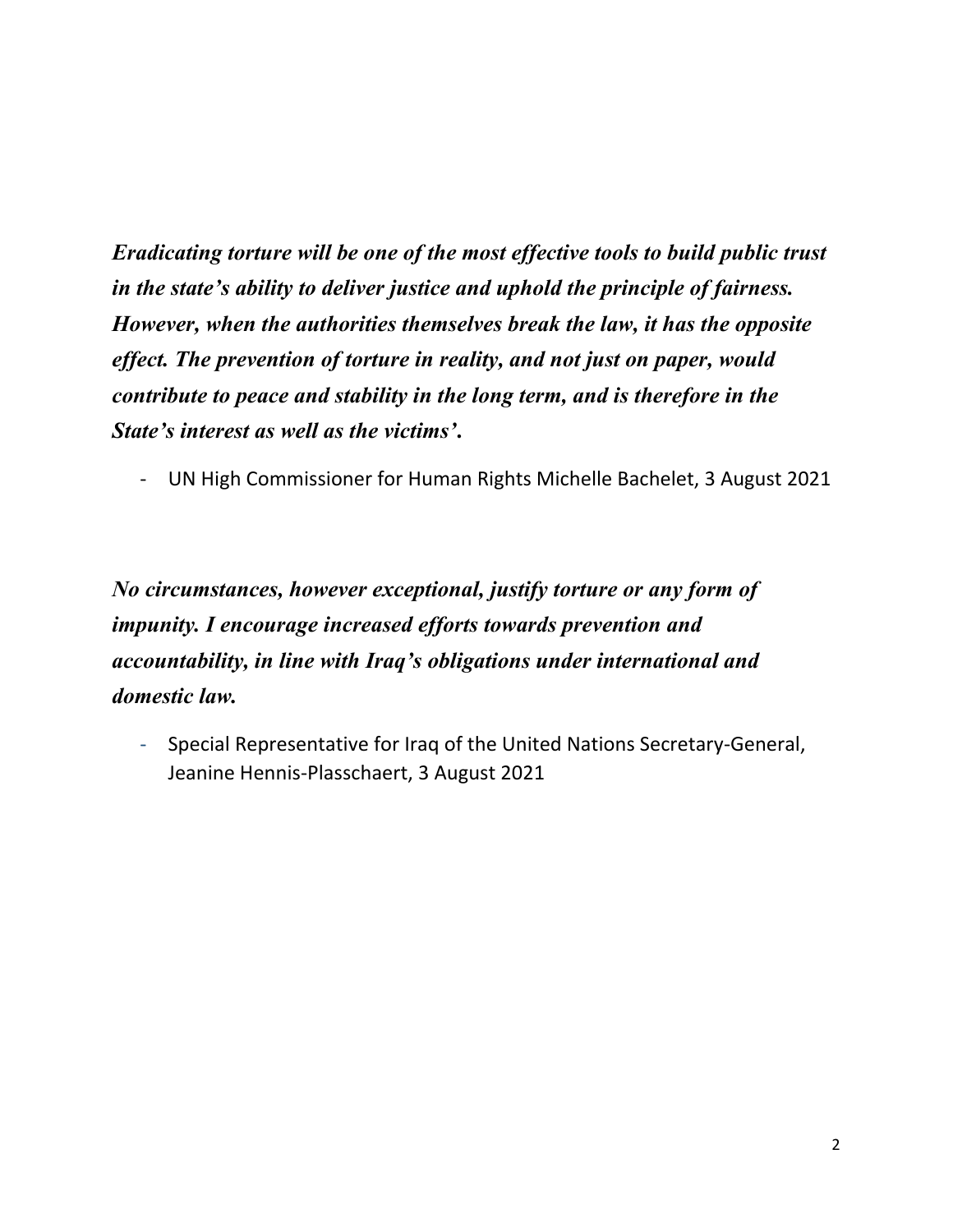# Table of Contents

| $\mathbf{L}$ |                                                                                          |  |
|--------------|------------------------------------------------------------------------------------------|--|
| Ш.           |                                                                                          |  |
| III.         |                                                                                          |  |
| IV.          |                                                                                          |  |
| V.           |                                                                                          |  |
| VI.          |                                                                                          |  |
| VII.         | Analysis of risk factors for torture and ill-treatment in places of detention in Iraq 12 |  |
| VIII.        |                                                                                          |  |
| IX.          |                                                                                          |  |
|              |                                                                                          |  |
|              | Annex II - Response by the Kurdistan Regional Government to the UNAMI/OHCHR report  29   |  |
|              | Annex III - Additional response by the Government of Iraq to the UNAMI/OHCHR report 33   |  |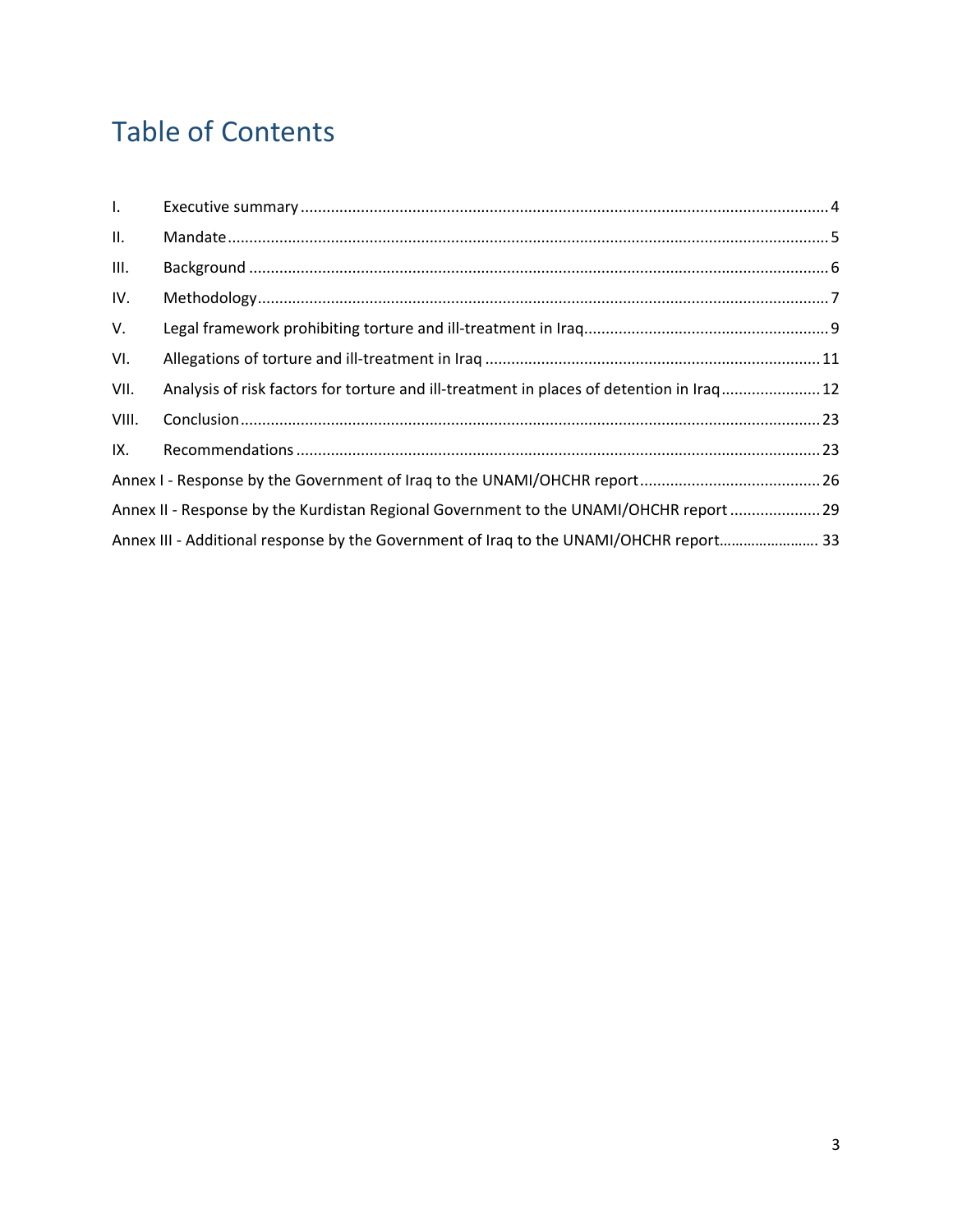## <span id="page-3-0"></span>I. Executive summary

Torture is a reality in places of detention throughout Iraq. It is not, however, possible to determine the exact scale and scope of torture and other forms of ill-treatment, <sup>1</sup> as they typically occur behind locked doors of detention facilities. Iraqi judges, lawyers and medical practitioners confidentially acknowledge the prevalence of such acts. Additionally, the accounts of victims leave no doubt that torture and ill-treatment do take place in Iraq. The limited accountability for torture and ill-treatment outlined in this report suggests acquiescence and tolerance of these practices as a means of eliciting a 'confession'.

Although the Iraqi legal framework explicitly criminalises torture and sets out the key legal conditions and procedural safeguards aimed at its prevention, respect for these provisions is lacking. Consequently, non-compliance with the regulatory framework for the prevention of torture enables the realities of interrogation rooms and places of detention to be hidden from effective legal oversight, perpetuating a cycle of defensiveness and denial.

This report, *Human Rights in the Administration of Justice in Iraq: legal conditions and procedural safeguards to prevent torture and ill-treatment*, prepared by the Human Rights Office of the United Nations Assistance Mission for Iraq (UNAMI), pursuant to its mandate under Security Council Resolution 2576 (2021), and the Office of the United Nations High Commissioner for Human Rights (OHCHR), urges renewed attention by the Government of Iraq and the Kurdistan Regional Government to address the continued practice of torture and/or other forms of ill-treatment in places of detention. It covers the period from 1 July 2019 through 30 April 2021, during which human rights officers conducted interviews with 235 persons deprived of their liberty and held discussions with prison staff, judges, lawyers, families of detainees and other relevant interlocutors throughout Iraq. Consistent with patterns and trends documented in the past,<sup>2</sup> more than half of all the detainees interviewed by UNAMI/OHCHR for this report provided credible and reliable accounts of torture.

The central objective of this report, however, is to move beyond debating the extent of these practices and to encourage efforts to build stronger compliance with key legal conditions and procedural safeguards as set out in the international and Iraqi legal framework. In addition to ensuring fair proceedings and adequate conditions of detention, the main purpose of these legal provisions is to reduce the likelihood of torture or ill-treatment by addressing the conditions that enable their occurrence.

In support of this central objective, the report provides an analysis of risk factors for torture and ill-treatment during interrogations and in places of detention, noting concern that the most

 $<sup>1</sup>$  Ill-treatment refers to 'cruel, inhuman or degrading treatment or punishment'.</sup>

<sup>&</sup>lt;sup>2</sup> See for example: UNAMI/OHCHR, Report on the judicial response to allegations of torture in Iraq (February 2015); Committee against Torture, Concluding Observations on the initial report of Iraq, CAT/C/IRQ/CO/1 (2015); Human Rights Committee, Concluding Observations on the fifth periodic report of Iraq, CCPR/C/IRQ/CO/5 (2015).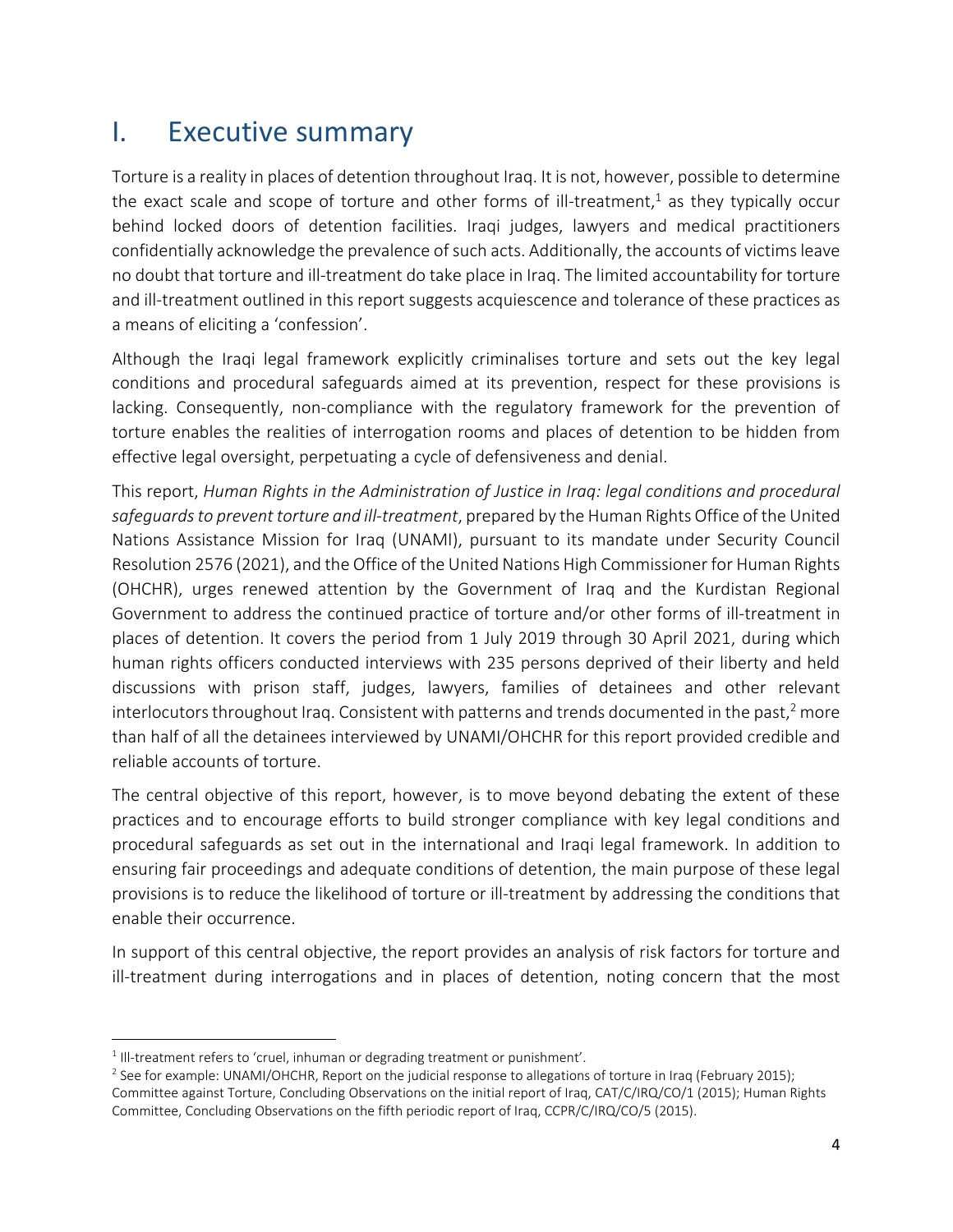fundamental legal conditions and procedural safeguards are routinely not respected. In particular, the findings indicate that:

- 1. Access to a lawyer is systematically delayed until after suspects have been interrogated by the security forces and to a large extent by the investigative judge.
- 2. Medical screenings of detainees upon arrival to a facility to detect prior ill-treatment are not standard practice in Iraqi places of detention, particularly with respect to pre-trial detention.
- 3. The opportunity for detainees to inform persons of their choice of their whereabouts is often (significantly) delayed, particularly during the investigation phase, and family visits face restrictions.
- 4. Pre-trial detention is used as a standard practice during criminal investigations; legal procedures to bring interrogations and detention under judicial control within 24 hours following arrest are not respected.
- 5. Information about security organs with official powers of detention, the conditions under which they may carry out detention and the location of all official detention sites remains opaque.
- 6. Interrogations by security forces are generally aimed at eliciting confessions, contributing to a coercive environment, while interrogations by investigative judges are reported to focus on confirming statements made before security forces.
- 7. The mechanisms to address complaints of torture or ill-treatment do not appear to be effective nor do they provide remedy. Complaints and signs of torture are often ignored by authorities. Many detainees choose not to report such treatment due to fear of retaliation.

The report provides targeted recommendations to the Government of Iraq and Kurdistan Regional Government to build compliance with the protective framework set out in international and Iraqi law. In doing so, UNAMI/OHCHR seeks to foster forward-looking, constructive, results-based engagement on the prevention of torture and ill-treatment.

## <span id="page-4-0"></span>II. Mandate

This report is prepared pursuant to United Nations Security Council resolutions, including Security Council Resolution 2576 (2021) that mandates UNAMI to 'promote accountability and the protection of human rights, and judicial and legal reform, with full respect for the sovereignty of Iraq, in order to strengthen the rule of law and improve governance in Iraq, […]'. The report, prepared by UNAMI through its Human Rights Office and OHCHR, is part of the ongoing engagement between the Government of Iraq and the United Nations on issues of administration of justice and detention.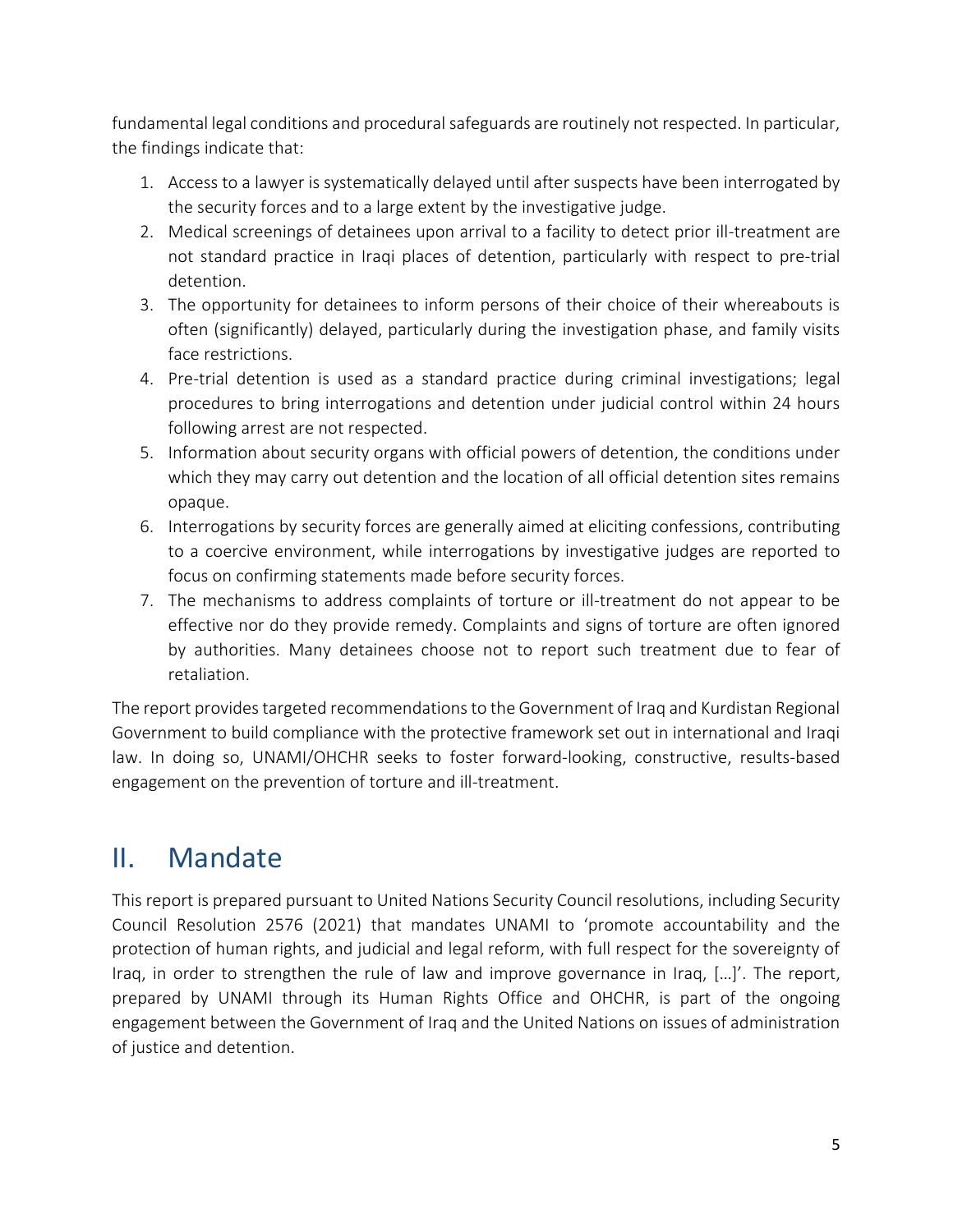## <span id="page-5-0"></span>III. Background

"I experienced the worst days of my life. As soon as I arrived, the officers beat me using metal pipes. The following days, they used two exposed electricity wires to electrocute me. In my second week of detention, they made me squat and they tied my legs to a metal pipe, so that I could not stand up. They then beat the palms of my feet with a hard object, that brought me terrible pain. I fainted. When I woke up, I saw the other detainees were rubbing my chest to revive me."<sup>3</sup> Interviewee #88

Efforts to prevent torture and other forms of ill-treatment serve to build public trust in the State's ability to deliver justice and uphold the principle of fairness. Effective prevention of torture may counter terrorist and other extremist narratives and justifications used to incite violence, thereby contributing to peace and stability in the long term.

Against this backdrop, and as part of its broader efforts to promote and protect human rights in the criminal justice system in Iraq, UNAMI/OHCHR began its programme of systematically monitoring the treatment of persons deprived of their liberty in July 2019. The purpose is to support the Government's ongoing efforts in implementing its commitments under the Convention against Torture and Other Cruel, Inhuman or Degrading Treatment or Punishment<sup>4</sup> (Convention against Torture), as underlined by Iraq's membership in the Group of Friends of the Convention against Torture Initiative.<sup>5</sup>

As of November 2020, the Iraqi Ministry of Justice reported 39,518 adult detainees held in facilities under its authority, out of which 2,115 were women, 1,264 pre-trial detainees and 11,595 convicts who had been sentenced to death.<sup>6</sup> The Ministry of Justice separately reported a total of 1,464 juvenile detainees within facilities under its authority in 2019, out of which 100 were girls and 893 detainees on terrorism-related charges.<sup>7</sup> In addition, in its annual report for 2020, the Iraqi High Commission for Human Rights (IHCHR) reported the following overall numbers of detainees held in facilities under the authority of the Ministry of Interior (24,853),<sup>8</sup> Ministry of Defence (197) and Counter Terrorism Service (116).<sup>9</sup>

As of May 2021, the Ministry of Labour and Social Affairs of the Kurdistan Region of Iraq (KRI) reported 5,324 male adult detainees, 90 female adult detainees and 106 juveniles held in facilities

<sup>&</sup>lt;sup>3</sup> Interviewee details withheld for all quotes for confidentiality purposes.

<sup>&</sup>lt;sup>4</sup> Iraq acceded to the Convention against Torture on 7 July 2011.

<sup>&</sup>lt;sup>5</sup> The Convention against Torture Initiative is an inter-governmental initiative to strengthen institutions, policies and practices and reduce the risks of torture and ill-treatment by applying the UN Convention against Torture, see https://cti2024.org (accessed 28 July 2021).

<sup>6</sup> Letter from the Ministry of Justice dated 9 November 2020 (ref: 12/Arabic letter Meem/7/1026), on file with UNAMI. The number of persons sentenced to death held in a facility under the authority of the Ministry of Justice includes 25 women.  $^7$  Letter from the Ministry of Justice dated November 2020 (12/Arabic letter Meem/7/1081), on file with UNAMI.

<sup>&</sup>lt;sup>8</sup> Despite official requests, UNAMI/OHCHR did not receive official figures from the Ministry of Interior.

<sup>&</sup>lt;sup>9</sup> For facilities under the Ministry of Justice, the IHCHR reported slightly higher numbers in 2020: 43,478 (adults and juveniles combined). In addition, 311 children were detained with their mother; see IHCHR 2020 Annual Report on The Situation of Human Rights in Iraq (excluding the Kurdistan Region[\)http://www.ihchr.iq/upload/upfile/ar/145.pdf](http://www.ihchr.iq/upload/upfile/ar/145.pdf) (last accessed 25 May 2021), pp. 49-52.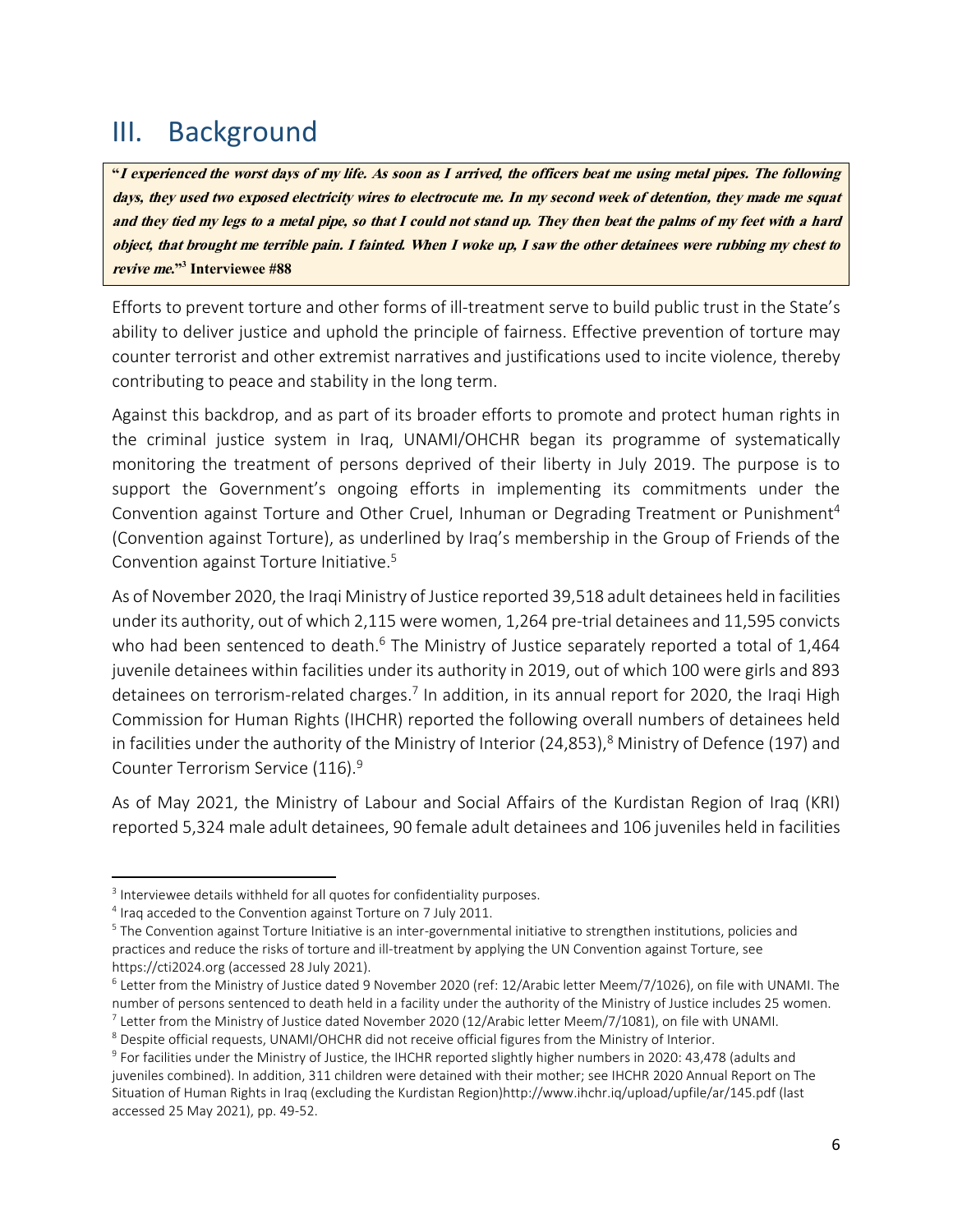under their authority. <sup>10</sup> Comprehensive data on the population in other places of detention in Iraq are not available.

## <span id="page-6-0"></span>IV. Methodology

## *A. Preventive monitoring approach*

UNAMI/OHCHR follows a 'preventive monitoring' approach. It seeks to prevent violations of rights of persons deprived of their liberty, particularly torture or ill-treatment, by identifying and reducing risk factors and eliminating possible causes.

The prevention of torture and ill-treatment is influenced by a broad variety of factors, including general respect for human rights and adherence to the rule of law. A central aspect includes ensuring that legal conditions and safeguards for those deprived of their liberty are recognized and realized in practice, throughout all phases of proceedings and detention. A main purpose of such provisions, in addition to ensuring fair proceedings and adequate conditions of detention, is to reduce the likelihood of torture or ill-treatment occurring. 11

## *B. Methods of collecting information*

UNAMI/OHCHR's findings are primarily based on interviews with detainees, which were conducted both during visits to places of detention and after their release. In addition, human rights officers met with detention authorities, judges, defence lawyers (including the Iraqi Bar Association), prosecutors, members of the IHCHR and other relevant interlocutors, such as civil society activists and families of detainees. They also gathered and analysed legislation and information from official documents and reports. In a limited number of cases, UNAMI/OHCHR obtained photographic and other evidence of injuries consistent with torture and ill-treatment of detainees.

## *C. Number of interviews conducted with persons deprived of their liberty*

In the period from 1 July 2019 until 30 April 2021, UNAMI/OHCHR interviewed 235 persons deprived of their liberty throughout Iraq, including 11 women and 15 boys, <sup>12</sup> who reported about 535 instances of detention in 18 governorates of Iraq. Out of the total, 92 individuals were charged with terrorism-related crimes. Almost half of the instances of detention recorded refer to places

<sup>&</sup>lt;sup>10</sup> Phone call with the head of the statistics department in the general directorate of reformatories under the Ministry of Labour and Social Affairs in Erbil on 23 May 2021.

 $11$  The approach of the Subcommittee on Prevention of Torture to the concept of prevention of torture and other cruel, inhuman or degrading treatment or punishment under the Optional Protocol to the Convention against Torture and Other Cruel, Inhuman or Degrading Treatment or Punishment, Geneva, 15-19 November 2010, CAT/OP/12/6, para. 5 (a) and (c) (SPT approach on torture prevention).

 $12$  The interviewees were below 18 years of age at the time of arrest. UNAMI/OHCHR did not interview children in detention due to protection concerns. The number of women and boys compared to men is representative of the prison population.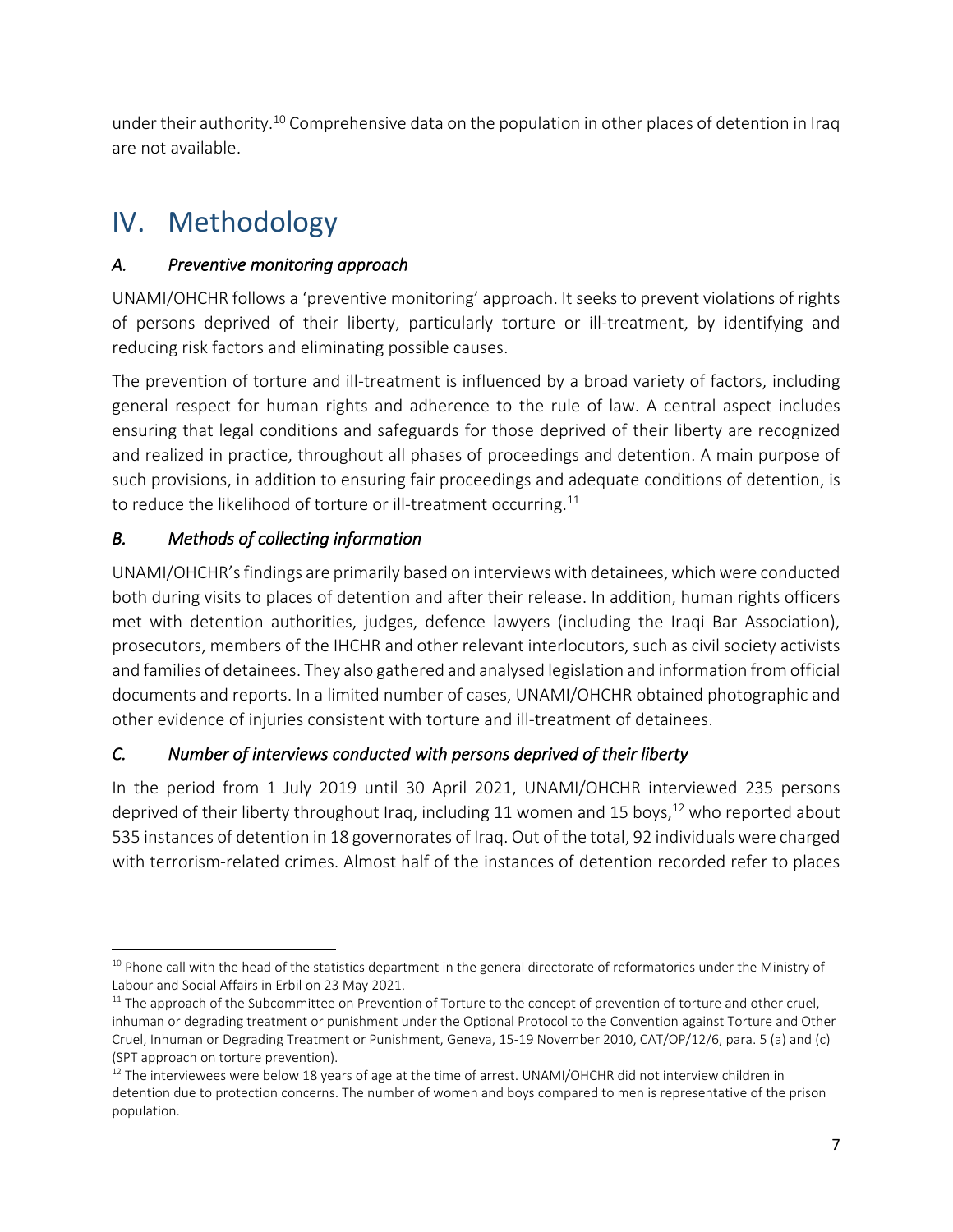in the KRI (265 out of 535). Only interviews with individuals arrested after 1 January 2016 are included in the statistics.<sup>13</sup>

In Federal Iraq, UNAMI/OHCHR primarily conducted visits to places of detention under the authority of the Ministry of Justice, but sporadic visits have also taken place to facilities run by the Ministries of Interior and Defence and the Baghdad Operations Command.<sup>14</sup> In the KRI, UNAMI/OHCHR visited facilities under the authority of Ministries of Labour and Social Affairs and Interior as well as Asayish.<sup>15</sup> Following the outbreak of the COVID-19 pandemic in February 2020, UNAMI/OHCHR temporarily suspended such visits as a precautionary measure. Visits to places of detention resumed in the KRI by January 2021 under strict compliance with COVID-19 prevention measures.

## *D. Interview safeguards and modalities*

UNAMI/OHCHR's overarching priority while undertaking interviews with persons deprived of liberty is to 'do no harm', which includes mitigating potential risks for reprisals following interviews. For that reason, and in accordance with standard practice, UNAMI/OHCHR kept the identities of individual interviewees confidential and did not share information about individual cases, nor intervened with the authorities.

## *E. Assessment of interviews and legal determination*

UNAMI/OHCHR evaluated all interviews conducted, and other materials used, for credibility and reliability. Where UNAMI/OHCHR was not satisfied as to the veracity of a detainee's account, it was not included.

All UNAMI/OHCHR interviewers received standardized guidance and training on how to conduct interviews, assess credibility and reliability of the information collected, protect confidentiality and cross-check information on matters of detention, torture and ill-treatment, with extensive supervision and oversight from experts in the UNAMI Human Rights Office and OHCHR.

This report makes no distinction between acts amounting to torture or ill-treatment, as in practice the definitional threshold between the two can be often unclear. The conditions that give rise to ill-treatment frequently facilitate torture and therefore relevant measures must be applied to

<sup>&</sup>lt;sup>13</sup> UNAMI/OHCHR aims to reflect recent detention and judicial practices.

<sup>&</sup>lt;sup>14</sup> Access to places of detention in Federal Iraq has been difficult and remains patchy. Visits to facilities under the authority of the Ministry of Justice require notification of the place of detention and date of visit by *Note Verbale* at least four weeks in advance. Even with approval, UNAMI/OHCHR has on several occasions not been able to access a place of detention and/or privately speak to detainees. UNAMI/OHCHR notes that private and confidential interviews in places of detention were facilitated by the Ministry of Defence and the Baghdad Operations Command.

<sup>&</sup>lt;sup>15</sup> UNAMI/OHCHR obtained permission to visit places of detention under the authority of Asayish in the KRI in January 2021, which included private and confidential individual interviews. The Asayish is a security force and is one of the organs of the Security Council of Kurdistan Region. It operates under the authority of the President of the Kurdistan Region, which has jurisdiction over economic crimes and political crimes, including espionage and acts of sabotage and terrorism.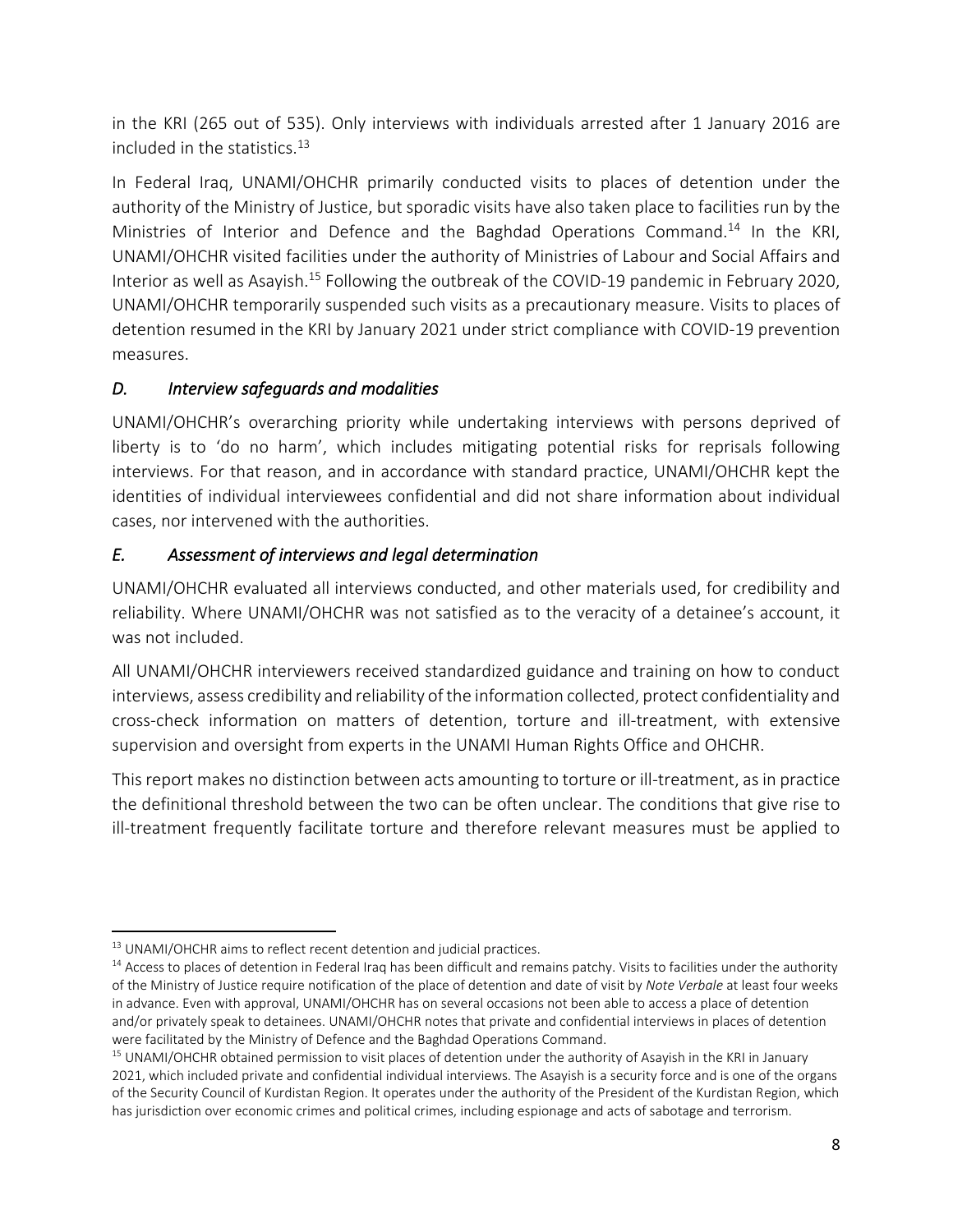prevent any such treatment.<sup>16</sup> Only severe violence was categorized as torture or ill-treatment, while less severe forms of violence were recorded separately.

UNAMI/OHCHR does not purport to make a formal determination as to whether torture or illtreatment occurred in a specific case. However, consistent information collected over a period of time through interviews can give rise to reasonable grounds to conclude the existence of pattern or trend of acts of torture and ill-treatment.

UNAMI/OHCHR also highlights that legal conditions and safeguards are of utmost relevance for the conduct of fair proceedings and the reduction of rights violations, irrespective of whether there is any evidence of torture or ill-treatment actually taking place.<sup>17</sup>

# <span id="page-8-0"></span>V. Legal framework prohibiting torture and ill-treatment in Iraq

## *A. International law*

Several international treaties to which Iraq is a party guarantee rights to liberty and security and prohibit torture and ill-treatment. These include the Convention against Torture, the International Covenant on Civil and Political Rights, the International Convention for the Protection of All Persons from Enforced Disappearance, the Convention on the Rights of the Child and the Geneva Conventions of 1949.<sup>18</sup> The State obligation to respect the prohibition of such practices is absolute and non-derogable, meaning that no exceptional circumstances whatsoever may be invoked as justification to suspend or fail to observe the ban on its use.<sup>19</sup>

The Convention against Torture and the International Covenant on Civil and Political Rights prohibit torture and other cruel inhuman or degrading treatment or punishment. Complying with this prohibition requires States to make torture a crime. Further, States must take legislative, administrative, judicial and other measures to prevent and punish acts of torture and illtreatment.<sup>20</sup> In this context, the Committee against Torture has called upon Iraq to ensure that all persons deprived of their liberty, both in law and practice, are afforded fundamental legal safeguards to prevent torture and ill-treatment.<sup>21</sup> Furthermore, the Human Rights Committee has

<sup>&</sup>lt;sup>16</sup> See Committee against Torture, General Comment No. 2: Implementation of article 2 by States parties, CAT/C/GC/2 (24 January 2008), para. 3.

 $17$  SPT approach on torture prevention, para. 5 (c).

<sup>&</sup>lt;sup>18</sup> Iraq ratified the International Covenant on Civil and Political Rights on 25 January 1971; acceded to the International Convention for the Protection of All Persons from Enforced Disappearance on 23 November 2010; acceded to the Convention on the Rights of the Child on 15 June 1994; and ratified the Geneva Conventions of 1949 on 14 February 1956.  $19$  International Covenant on Civil and Political Rights, art. 4, para. 2; Convention against Torture, art. 2, para. 2.

<sup>&</sup>lt;sup>20</sup> Convention against Torture, arts 2 and 16; Human Rights Committee, General Comment No 20 Article 7 - Prohibition of torture, or other cruel, inhuman or degrading treatment or punishment, forty-fourth session (1992), para. 8.

<sup>&</sup>lt;sup>21</sup> Committee against Torture, Concluding Observations on the initial report of Iraq, CAT/C/IRQ/CO/1 (2015), para. 14; Committee against Torture, General Comment No. 2: Implementation of article 2 by States parties, CAT/C/GC/2 (24 January 2008), para. 13.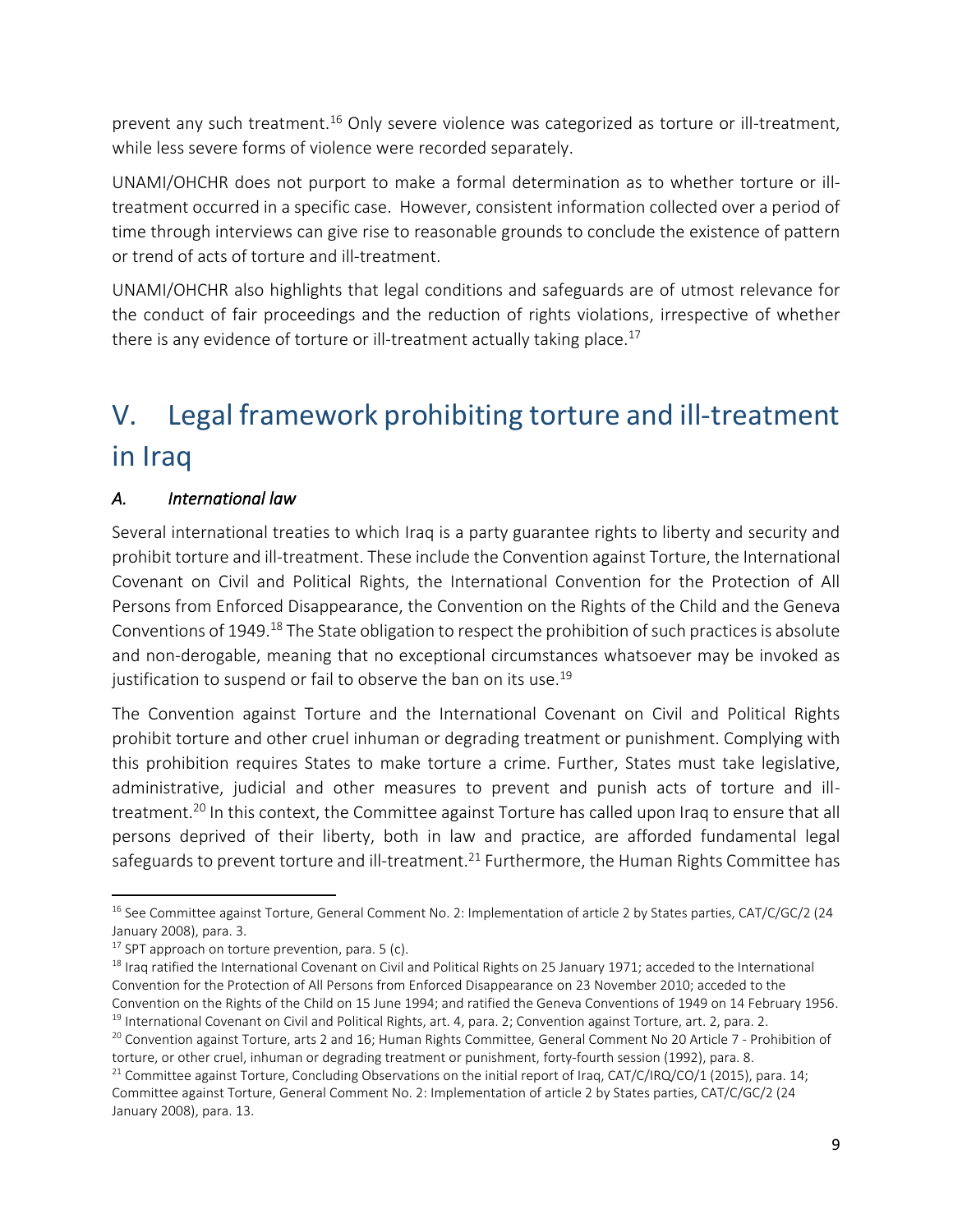recommended that Iraq, *inter alia*, adopt the legislative measures necessary to ensure that the Criminal Code includes a definition of torture that is fully aligned with article 7 of the Covenant on Civil and Political Rights and other internationally established norms, preferably by codifying it as an independent crime, which stipulates sanctions that are commensurate with the gravity of the act. The Human Rights Committee also recommended that Iraq should take more vigorous steps to prevent torture and ill-treatment and to ensure that all such cases are promptly, independently and thoroughly investigated, that perpetrators are brought to justice and that victims receive full reparation. 22

## *B. Iraqi law*

The Iraqi Constitution prohibits unlawful detention and all forms of "*psychological and physical torture and inhumane treatment*" and guarantees the right to seek compensation for material and moral damages (art. 37). It also sets out the rights to security and liberty, prohibiting the deprivation or restriction of these rights "*except in accordance with the law and based on a decision issued by a competent judicial authority*" (art. 15).

Art. 333 of the Iraqi Penal Code criminalizes acts of torture. It sets out that *"[a]ny public official or agent who tortures or orders the torture of an accused, witness or informant in order to compel him to confess to the commission of an offence or to make a statement or provide information about such offence or to withhold information or to give a particular opinion in respect of it is punishable by imprisonment or by penal servitude. Torture shall include the use of force or menaces".* <sup>23</sup> The Penal Code further criminalizes "*cruel treatment*" by a public official or agent if it causes a person "*to suffer a loss of esteem or dignity or physical pain*" (art. 332). At the time of the publication of this report, a draft Anti-Torture Law has been under discussion before the Council of Representatives in Federal Iraq since 2017.<sup>24</sup>

In addition, the Iraqi Criminal Procedure Code and other relevant domestic laws establish conditions and safeguards aimed at guaranteeing that persons deprived of their liberty are not subjected to torture and ill-treatment. The report examines the relevant provisions of the Iraqi legal framework in more detail in part VII below. Unless specifically differentiated, legal provisions mentioned in the report apply in Federal Iraq and the KRI.

<sup>&</sup>lt;sup>22</sup> Human Rights Committee, Concluding observations on the fifth periodic report of Iraq, CCPR/C/IRQ/CO/5 (2015), para. 30.

<sup>&</sup>lt;sup>23</sup> UNAMI/OHCHR notes that art. 333 of the Iraqi Penal Code does not fully ensure that all acts covered under the internationally accepted definition of torture as set out in art. 1 of the Convention against Torture are criminalized; see Committee against Torture, Concluding Observations on the initial report of Iraq, CAT/C/IRQ/CO/1 (2015), para. 27; Human Rights Committee, Concluding Observations on the fifth periodic report of Iraq, CCPR/C/IRQ/CO/5 (2015), para. 29. <sup>24</sup> This bill, aimed at combating torture, was submitted to the Speaker of the Council of Representatives on 1 August 2017.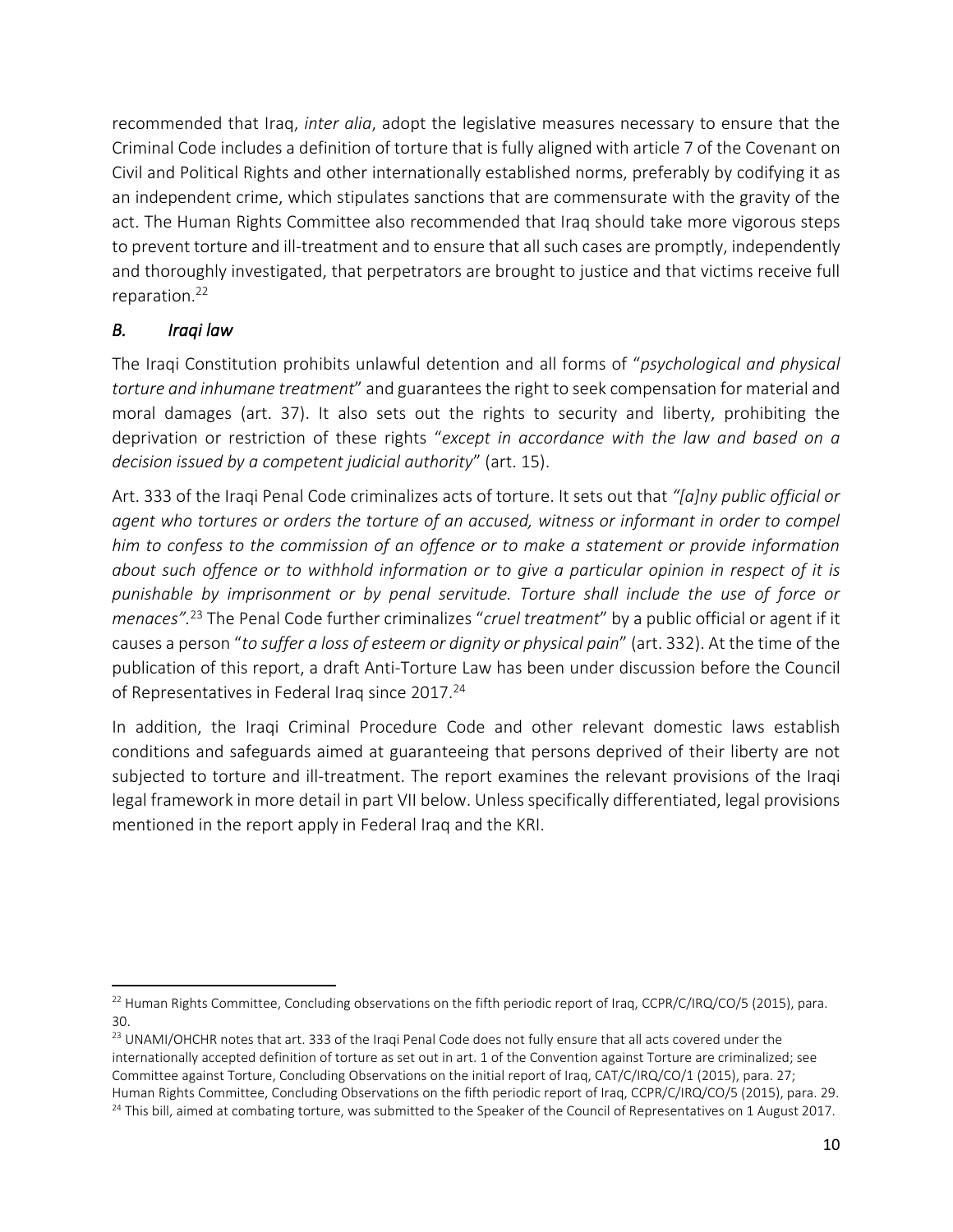# <span id="page-10-0"></span>VI. Allegations of torture and ill-treatment in Iraq

"It was the same routine, every day hanging me up and beating me. There are things they did to me there that I am too ashamed to talk about - but one thing I can tell you is that two times they made me sit on a bottle". Interviewee #106

Allegations of torture and ill-treatment are common in places of detention throughout Iraq. More than half of the interviewees (122 out of 235), and among them three women and seven boys, provided accounts, assessed as credible and reliable by UNAMI/OHCHR, of torture or ill-treatment whilst in custody in 17 different governorates. Fifty-five interviewees credibly and reliably alleged torture or ill-treatment in places of detention in the KRI. UNAMI/OHCHR found similar patterns in terrorism-related and other criminal cases (in terrorism cases, 48 out of 92 interviewees reported torture or ill-treatment). Twenty-six of the 122 individuals reported they had experienced torture or other forms of ill-treatment in more than one facility (in 157 instances of detention in total).

In addition, 27 interviewees reported slapping, insults, humiliation and threats while detained or interrogated and 43 detainees provided eyewitness accounts of others facing torture or illtreatment. UNAMI/OHCHR notes that on a number of occasions interviewees were not willing to share information on the treatment received, especially during interviews in detention facilities. This indicates that the actual numbers of cases may be higher as detainees may be afraid to report abusive treatment.

The main forms of torture reported include severe beatings, including on the soles of the feet and with sticks, electric shocks, stress positions, hanging from the ceiling, suffocation and severe threats. Sixteen interviewees, including one woman and one boy, reported sexual violence during interrogations, particularly the application of electric shocks to their genitals and objects such as bottles or sticks forced up their anus. Further interviewees made references to 'treatment [they] cannot speak about'.

Most allegations of torture or other forms of ill-treatment referred to facilities under the authority of the Ministry of Interior in Federal Iraq (in 61 out of 149 instances of detention recorded) and Asayish in the KRI (in 51 out of 181 instances of detention recorded). UNAMI/OHCHR also received allegations of torture and ill-treatment in facilities under the authority of the Ministry of Defence (3 out of 16), the National Security Service (6 out of 10), the Iraqi National Intelligence Service (2 out of 2) and the Ministry of Justice (5 out of 31) in Federal Iraq; the Ministry of Interior in the KRI (4 out of 27); and places of detention unknown<sup>25</sup> to the detainee (15 out of 28).<sup>26</sup> UNAMI/OHCHR notes that the sample size should be larger to arrive at more meaningful findings on patterns of treatment of detainees in individual facilities.

 $25$  "Unknown detention" is used when a detainee was not told his or her location of detention and not able to identify the detaining authority. Often, they described being blindfolded in these places. Except in three instances, all were later transferred to official places of detention.

<sup>&</sup>lt;sup>26</sup> UNAMI/OHCHR note that no claims of torture or ill-treatment were received for the facilities under the authority of the Ministry of Labour and Social Affairs in the KRI (43 instances of detention recorded) nor the Baghdad Operations Command at the Muthanna airport in Baghdad (20 instances of detention recorded).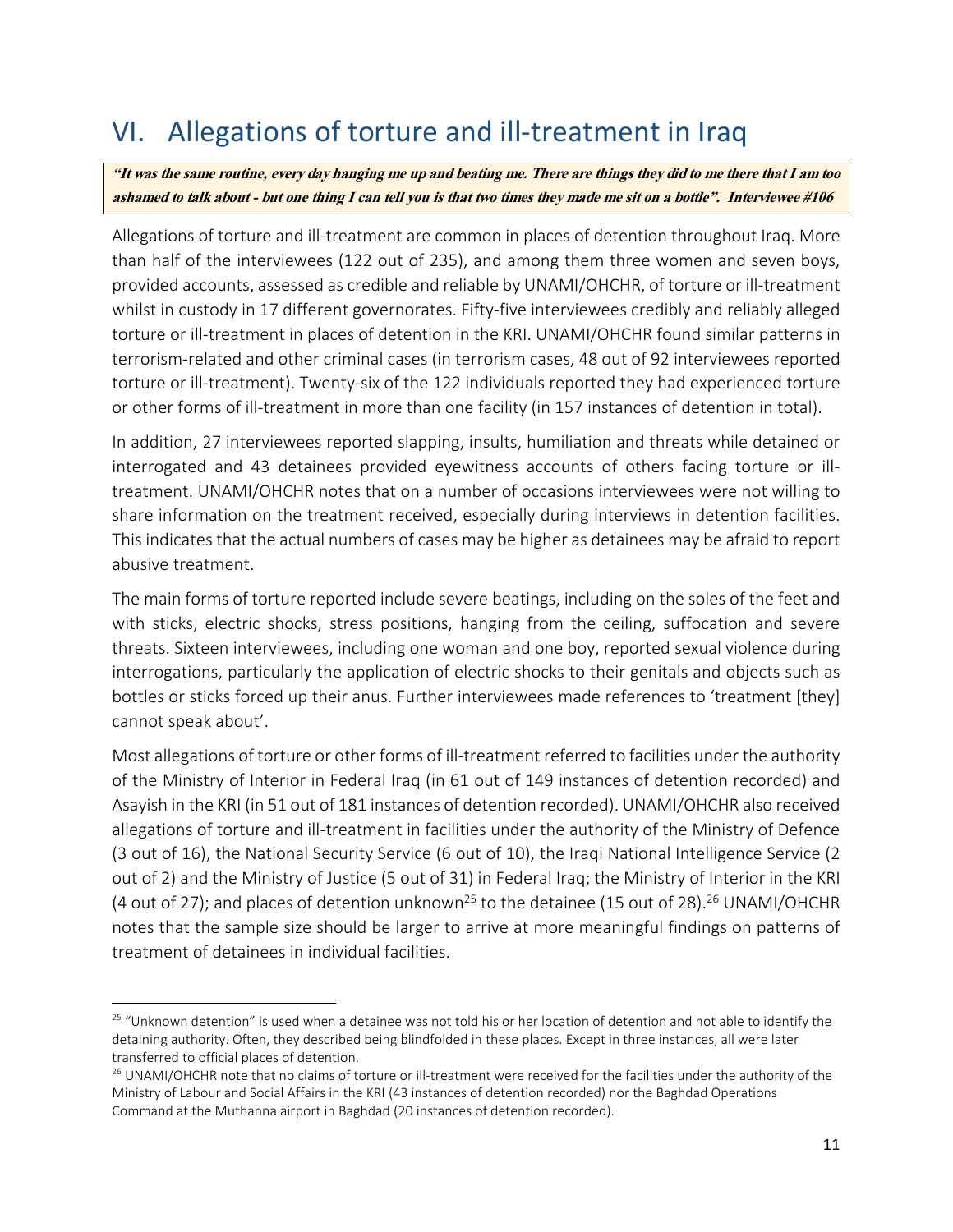The figures in this report do not include accounts received of poor conditions of detention that may constitute or contribute to ill-treatment or, in certain circumstances, even torture, which include lack of access to healthcare, water, sunlight/outdoor exercise or the bathroom, limited hygiene and severe overcrowding. For example, since January 2020, UNAMI/OHCHR received information of at least 61 cases of death in custody in Nasiriyah Central prison, also known as Al Hoot, many of which allegedly were related to insufficient healthcare or ill-treatment.<sup>27</sup>

# <span id="page-11-0"></span>VII. Analysis of risk factors for torture and ill-treatment during interrogations and in places of detention in Iraq

Full implementation of legal conditions and safeguards from the onset of arrest and detention is generally considered among the most effective measures in preventing torture and ill-treatment; it constitutes an integral part of any protective framework. Legal conditions and safeguards, in addition to ensuring fair proceedings and adequate conditions of detention, serve to remove many of the opportunities for torture or ill-treatment to occur. They also serve to deter false allegations by detainees and to some extent support the collection and documentation of evidence. Such legal conditions include systematically reviewing interrogation rules, instructions, methods and practices as well as arrangements for the custody and treatment of persons subjected to any form of arrest, detention or imprisonment.<sup>28</sup>

UNAMI/OHCHR analysis and findings on the implementation of a non-exhaustive list of key legal conditions and safeguards against torture and ill-treatment while in custody in the Iraqi context follow below. Unless specifically indicated, patterns observed are similar for Federal Iraq and the KRI.

## *A. Access to legal representation*

Effective protection of the detainee requires prompt and regular access to lawyers.<sup>29</sup> The physical presence of lawyers during interrogations may not only deter acts of torture and ill-treatment; lawyers can also intervene at an early stage to detect such acts, initiate procedures for identifying

<sup>&</sup>lt;sup>27</sup> While UNAMI/OHCHR is not in a position to verify these claims, UNAMI/OHCHR notes that all requests to the Ministry of Justice regarding measures taken to address these reports remained unanswered. Independent of UNAMI/OHCHR, on 17 August 2020, Special procedures mandate holders issued a joint Urgent Appeal to the Government of Iraq regarding 20 prisoners detained in Nasiriyah Central Prison, alleging that they suffer from inhuman detention conditions and are subject to psychological and physical torture by guards, including humiliating practices and threats. They also raised concern about the high number of deaths reported in the prison (UA IRQ 4/2020). The IHCHR documented 355 deaths in custody in facilities under the authority of the Ministry of Justice in Federal Iraq in 2020, see IHCHR 2020 report, p. 70-71.

 $^{28}$  See for instance Convention against Torture, art. 11. Human Rights Committee, General Comment No 20 Article 7 -Prohibition of torture, or other cruel, inhuman or degrading treatment or punishment, forty-fourth session (1992), para. 11; and General Comment No. 35 on Article 9 (Liberty and security of person), paras. 34 and 58.

<sup>&</sup>lt;sup>29</sup> Human Rights Committee, General Comment No 20 Article 7 - Prohibition of torture, or other cruel, inhuman or degrading treatment or punishment, forty-fourth session (1992), para. 11; and General Comment No. 35 on Article 9 (Liberty and security of person), para. 58.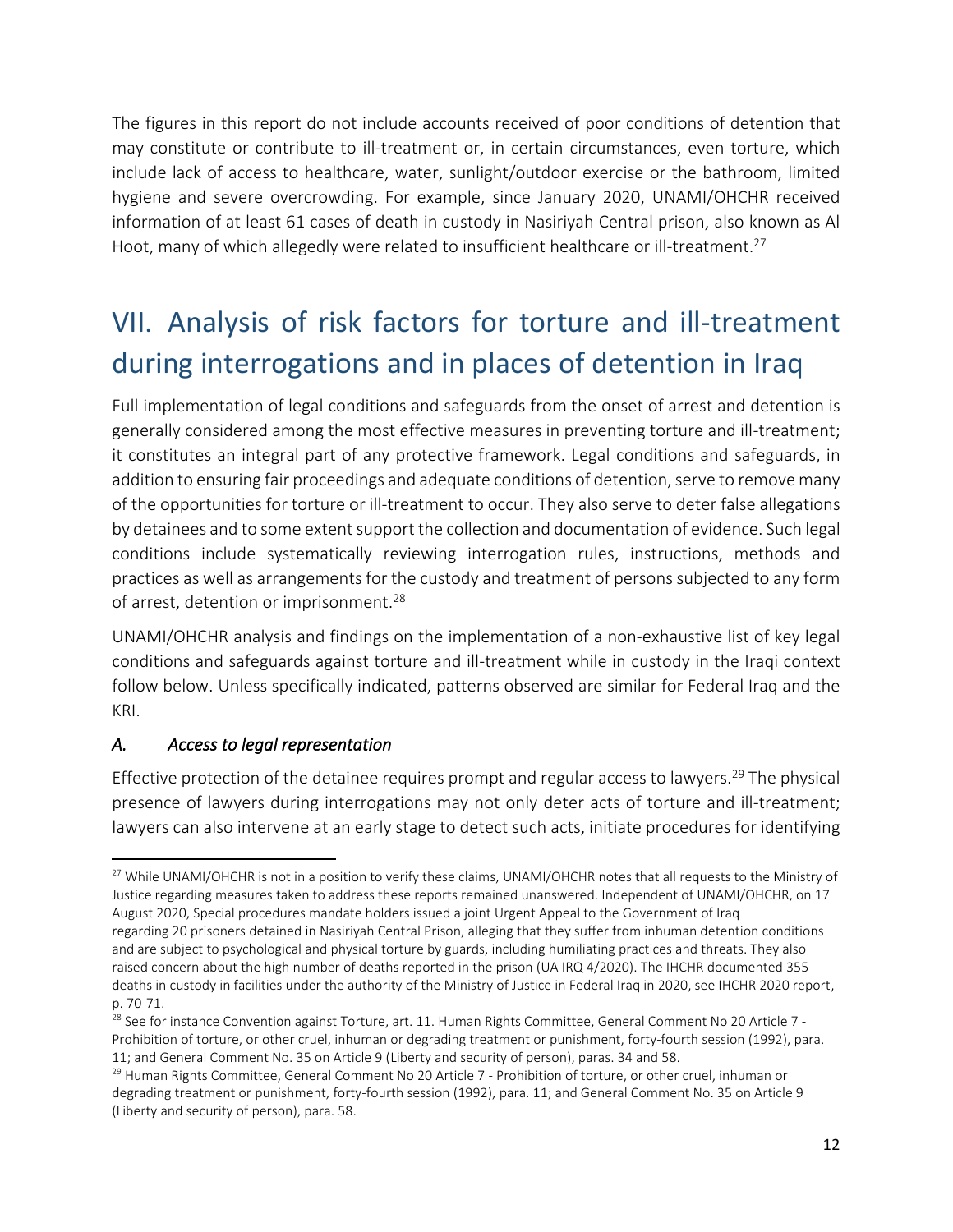and investigating officials who are allegedly involved in torture or ill-treatment and ensure that forced confessions are not used as evidence in investigation or trial.

Under international law, the right to be assisted by legal counsel of his/her own choosing, including free of charge if the interests of justice so require, is established as an essential fair trial guarantee in criminal justice. <sup>30</sup> Counsel provided by the competent authorities must be effective in the representation of the accused. Blatant misbehaviour or incompetence may entail a violation of this right.<sup>31</sup> Equally, the Iraqi Constitution guarantees the right to a defence in all phases of investigation and the trial and sets out that courts must "*appoint a lawyer at the expense of the state for an accused of a felony or misdemeanour who does not have a defence lawyer*" (art. 19, paras 4 and 11). The Criminal Procedure Code provides further details on the right to a lawyer during investigation and trial (arts 123 and 144).  $32$ 

UNAMI/OHCHR findings indicate that, in Iraq, access to a lawyer is systematically delayed until after suspects have been interrogated by the security forces and, to a large extent, by the investigative judge (on the requirement under Iraqi law for investigative judges to lead interrogations, see subsection D). Out of 285 instances of detention which involved interrogation by security forces, no interviewee reported that a lawyer was present. More than three-quarters of interviewees who were brought before an investigative judge (144 out of 189) stated that they were not represented by a lawyer during the investigative hearing, whereas almost all had a lawyer during trial. Five out of 91 interviewees indicated that their trial proceeded without legal representation. About 40 percent of the interviewees stated that they had a court-appointed lawyer during trial (37 out of 91).<sup>33</sup>

#### **Court-appointed lawyers in criminal cases**

In order to implement the right to a defence in criminal cases, the High Judicial Council in Federal Iraq facilitates access to court-appointed defence lawyers.<sup>34</sup> They are assigned by judges at the beginning of a hearing if a suspect/accused person is not assisted by a legal counsel on his/her own choosing. The lawyers' compensation ranges from 10,000 – 30,000 Iraqi dinars for investigative and trial hearings.<sup>35</sup>

In the KRI, the Lawyers' Law sets out that the court assigns an attorney to defend an accused who has not appointed a lawyer. The fees to be borne by the treasury range between 60,000 to 120,000 dinars (art. 36).

 $30$  International Covenant on Civil and Political Rights, art. 14, para. 3(d); see also United Nations Standard Minimum Rules for the Treatment of prisoners, A/RES/70/175, adopted on 17 December 2015 (Mandela Rules), rules 53, 61, 119-120. <sup>31</sup> Human Rights Committee, General Comment No 32- Article 14: Right to equality before courts and tribunals and to a fair trial (CCPR/C/GC/32), para. 38.

<sup>32</sup> Art. 123 C of the Criminal Procedure Code stipulates that *"[t]he investigative judge or [judicial] investigator must determine whether the accused desires to be represented by an attorney before questioning the accused. If the accused desires an attorney, the investigative judge or [judicial] investigator shall not question the accused until he or she has retained an attorney or until an attorney has been appointed by the court"*.

 $33$  The overall figures for comparison differ as not all interviewees saw an investigative judge or had a trial. Some interviewees may have had two or more interrogations in places of detention under different authorities.

<sup>&</sup>lt;sup>34</sup> In Federal Iraq, the Lawyer's Law sets out a framework for legal aid under the authority of the Iraqi Bar Association for indigent persons (arts 66 – 73). However, according to interviews with key stakeholders, the system is not operational due to lack of funding.

<sup>&</sup>lt;sup>35</sup> Decision of the Iraqi Council of Ministers of 6 June 2013.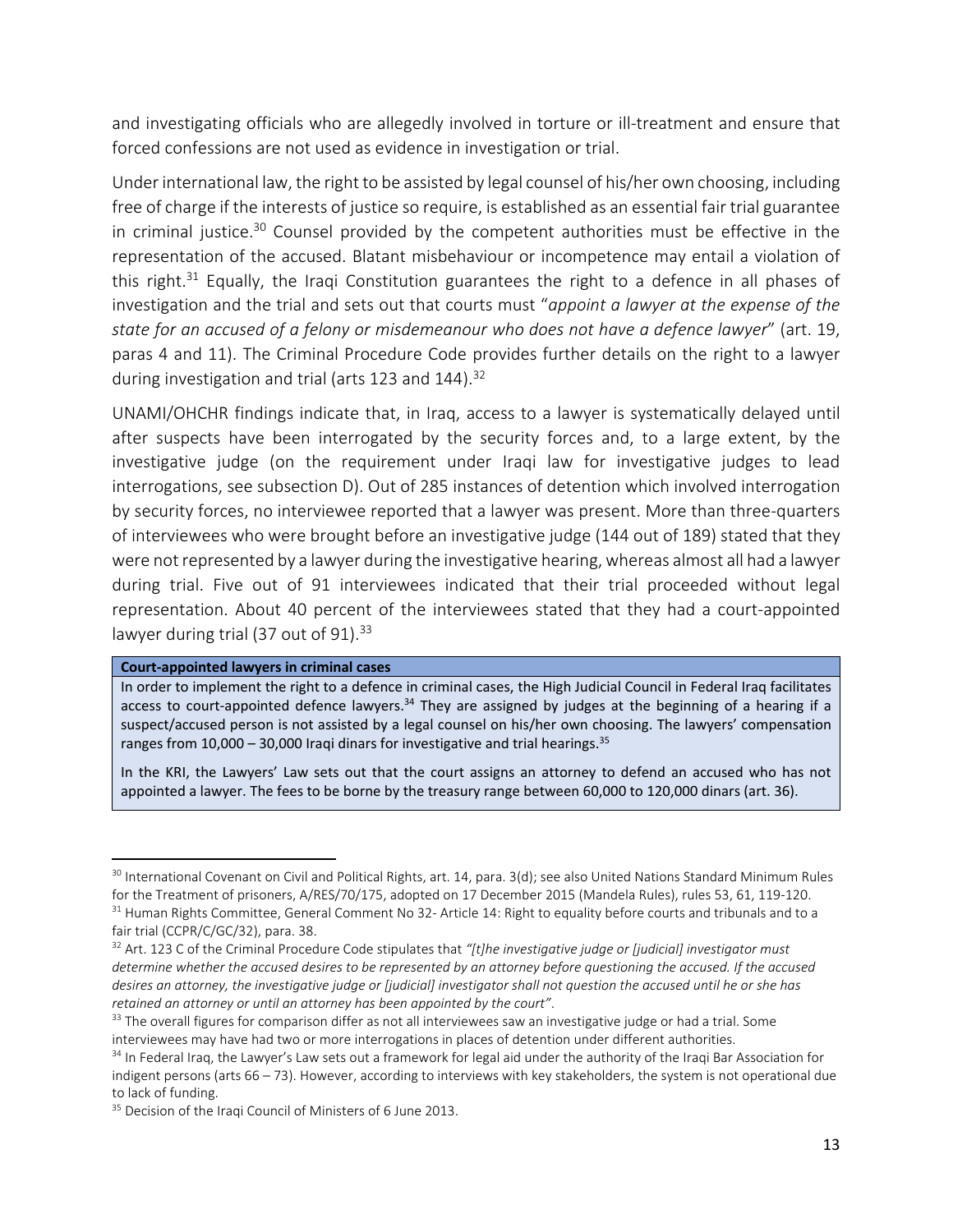Interviewees regularly reported that they had no contact with court-appointed lawyers prior or during their trial and described them as passive, having no role in the proceedings. The findings from UNAMI/OHCHR trial monitoring in both jurisdictions equally indicated that the role of court-appointed lawyers is mainly limited to the mere attendance of single court hearings and signing of documents without noticeable substantive involvement in a case, <sup>36</sup> thus leaving suspects and accused without an effective legal defence.

The 2012 *UN Principles and Guidelines on Access to Legal Aid in Criminal Justice Systems*, adopted by the UN General Assembly, are drawn from international standards and recognized good practice. They provide guidance for all countries in setting up an effective system of legal aid.

Lawyers also regularly reported that they face restrictions to access places of detention, particularly in the investigative phases of the proceedings and in terrorism-related cases. UNAMI/OHCHR further observed that detainees lacked a clear understanding of the benefits of having legal counsel, or believed that requests for a lawyer would negatively impact their case during investigation.

## *B. Medical check-ups*

Independent medical examinations upon arrival at a place of detention are necessary to identify existing physical or mental illness. They also provide an opportunity to detect injuries which may stem from torture or ill-treatment occurring before entry into a detention facility. The timely documentation of injuries serves to safeguard evidence for investigations into potential criminal acts but also to protect the interest of staff in places of detention, not to be falsely accused.<sup>37</sup>

According to international standards, persons deprived of their liberty have the right to prompt and regular access to independent medical personnel.<sup>38</sup> Every prisoner should be examined by a qualified health-care professional as soon as possible following his or her admission and thereafter as necessary.<sup>39</sup> In Federal Iraq, the Prisoners and Detainees Reform Act (Law No. 14 of 2018) only allows for the admission of individuals to places of detention upon judicial order along with "*a medical report issued by a medical committee testifying to the person's state of physical and mental health"* (art. 8).

The Law further envisages free medical treatment for detainees and prisoners as well as periodic visits by medical committees to check up and monitor their health condition (art. 12). The Law regulating the System of the Department of Social Reform in the Kurdistan Region (No. 1 of 2008)

<sup>36</sup> See also UNAMI/OHCHR, *Human Rights in the Administration of Justice in Iraq: trials under the anti-terrorism laws and implications for justice, accountability and social cohesion in the aftermath of ISIL* (January 2020), p. 6-7 (UNAMI/OHCHR report on trials).

<sup>&</sup>lt;sup>37</sup> See Manual on the Effective Investigation and Documentation of Torture and Other Cruel, Inhuman or Degrading Treatment or Punishment, OHCHR, Professional Training Series No. 8/Rev.1, 2004.

<sup>&</sup>lt;sup>38</sup> Committee against Torture, General Comment No. 2: Implementation of article 2 by States parties, CAT/C/GC/2 (24 January 2008), para. 13; and Human Rights Committee, General Comment No. 35 on Article 9 (Liberty and security of person), para. 58.

<sup>&</sup>lt;sup>39</sup> Mandela Rules, rule 30 and Body of Principles for the Protection of All Persons under Any Form of Detention or Imprisonment (Body of Principles), principle 24. Every human being has a right to the highest attainable standard of physical and mental health (International Covenant on Economic, Social and Cultural Rights, art. 12) which is reflected in art. 31 of the Iraqi Constitution. When a State deprives someone of their liberty, it takes on a particular duty of care as detainees must rely on the authorities to provide medical treatment and to protect their physical and mental health.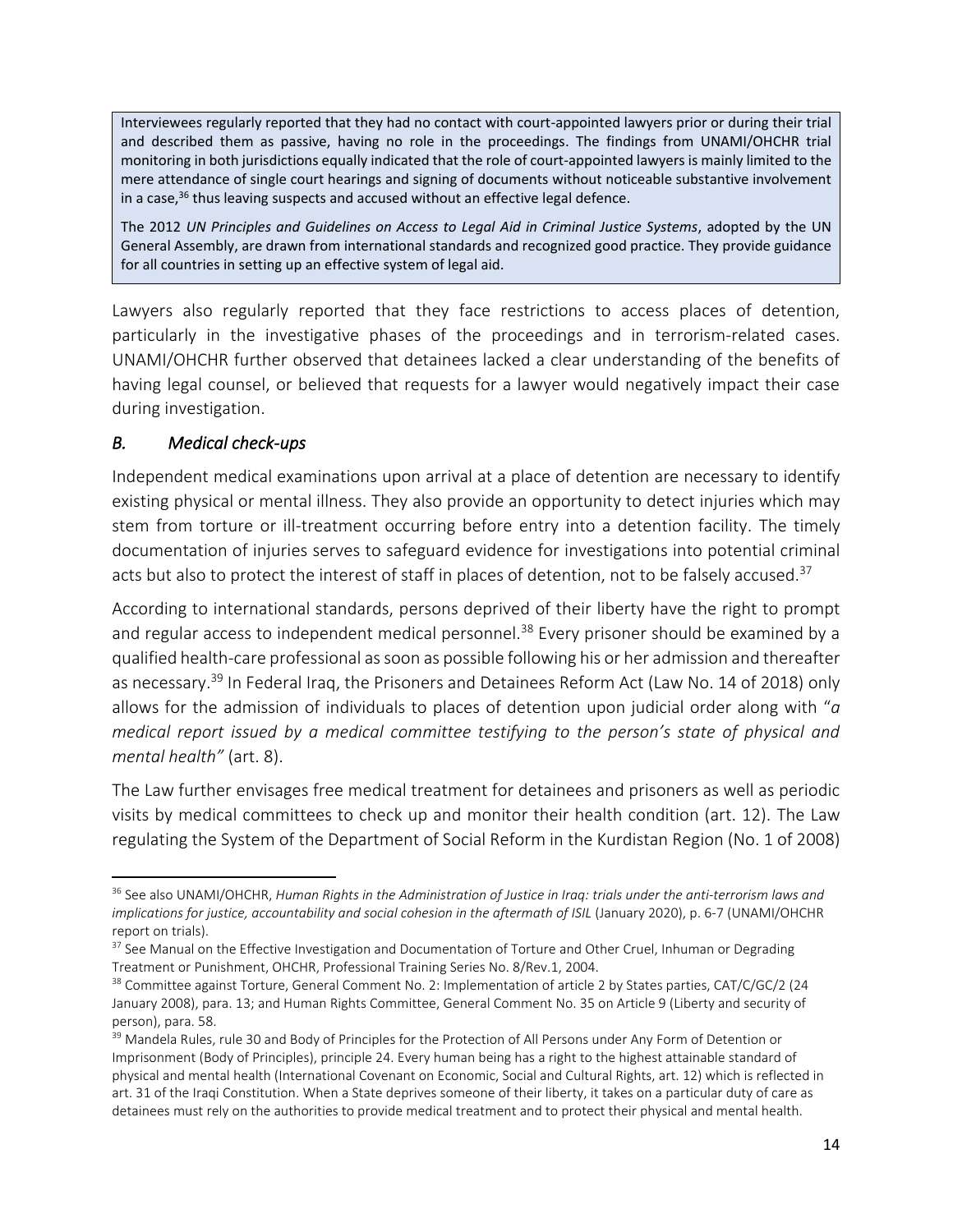establishes a health affairs unit responsible for providing preventive and curative services in places of detention (art. 26).

The findings indicate that initial medical screenings are not standard practice in Iraqi places of detention, particularly during pre-trial detention. Out of 416 instances of detention, detainees indicated on 71 occasions that they had a medical check-up (17 per cent). <sup>40</sup> UNAMI/OHCHR notes that all interviewees held in Suse prison under the authority of the Federal Ministry of Justice and two-thirds held in facilities under the authority of the Ministry of Labour and Social Affairs in the KRI (30 out of 40) reported having received medical checks. Interviewees, however, also indicated that the procedure is often mainly aimed at identifying prior illnesses rather than discovering acts of torture.

#### **Effective documentation and investigation of cases of torture or ill-treatment**

The Manual on the Effective Investigation and Documentation of Torture and Other Cruel, Inhuman or Degrading Treatment or Punishment (Istanbul Protocol) provides guidelines and minimum standards for the effective documentation and investigation of cases of alleged torture or ill-treatment and for reporting findings to the judiciary or other investigative bodies, including on the role and ethical considerations of healthcare staff in this regard.<sup>41</sup>

## *C. Information on the whereabouts of a detained person and contact with the outside world*

Information on the whereabouts of a detained person and contact with the outside world serve as crucial deterrents to violations, besides reassuring families and detainees. It may also facilitate reporting and possible action on treatment or other complaints. According to international standards, detainees have the right to promptly notify a close relative or third person of the fact and location of their detention or changes thereof. They should also be allowed to be in contact with their families at regular intervals.<sup>42</sup>

According to the Iraqi Constitution no one may be detained unless a competent judge issues a court order (art. 37, para. 2), which is implemented by the Criminal Procedure Code (arts 109- 110). The Prisoners and Detainees Reform Act applicable in Federal Iraq sets out that families or other designated persons must be notified in case of transfer of prisoners and pre-trial detainees.

In general, detainees interviewed were given the opportunity to inform their families of their whereabouts, but this was often (significantly) delayed, particularly during the investigation phase. UNAMI/OHCHR notes that since the outbreak of the COVID-19 pandemic in early 2020, family visits in places of detention have largely been suspended as a precautionary measure. While detention authorities in Federal Iraq and the KRI have taken measures to compensate for the

<sup>&</sup>lt;sup>40</sup> Only instances of detention were included if the interviewee provided information on medical check-ups.

 $41$  Manual on the Effective Investigation and Documentation of Torture and Other Cruel, Inhuman or Degrading Treatment or Punishment, OHCHR, Professional Training Series No. 8/Rev.1, 2004; see also the relevant sections of the Mandela Rules.

 $42$  See Nelson Mandela Rules, rule 58; Body of Principles, principles 15-16. See also: Committee against Torture, General Comment No. 2: Implementation of article 2 by States parties, CAT/C/GC/2 (24 January 2008), para. 13; and Human Rights Committee, General Comment No. 35 on Article 9 (Liberty and security of person), para. 58.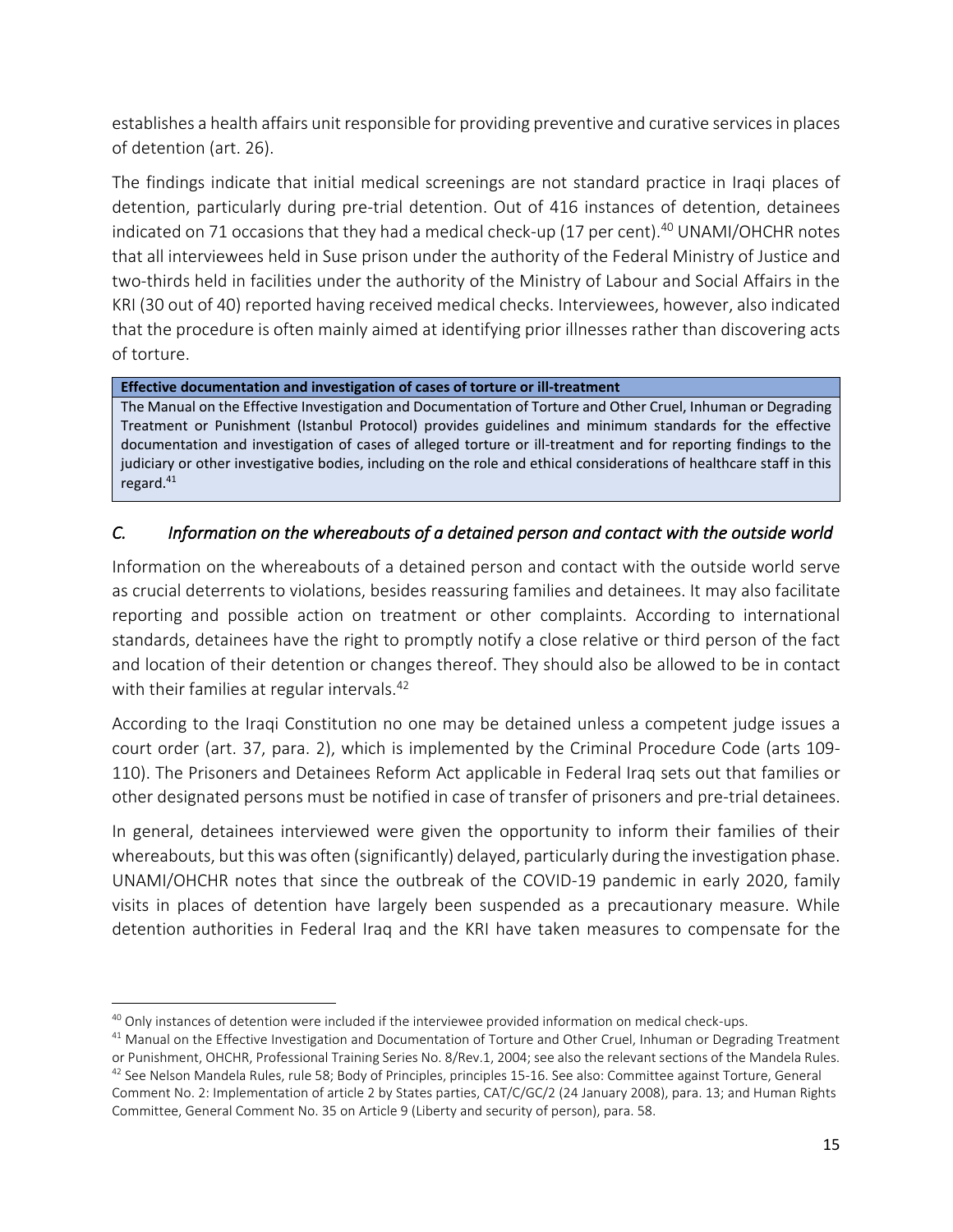restrictions, such as the introduction of WhatsApp calls, interviewees countrywide reported that such phone calls have been limited to a few minutes and are infrequent.

#### **Solitary confinement**

According to the *United Nations Standard Minimum Rules for the Treatment of Prisoners* (Mandela Rules), s*olitary confinement* is the physical and social isolation of a person deprived of liberty in a cell for 22 or more hours a day. While solitary confinement is not a violation of international human rights law *per se*, it is permissible only in exceptional circumstances and for a strictly limited time. The Mandela Rules absolutely prohibit the use of indefinite (meaning that the detained does not know when this type of confinement will end) and of prolonged solitary confinement (defined as confinement that lasts for more than 15 continuous days), both of which may amount to torture or other ill-treatment (rules 43 – 45).

In addition, UNAMI/OHCHR recorded 60 instances of detention in which the detainees alleged that they had been held in solitary confinement for at least two days or more, with more than half referring to detention facilities under the authority of Asayish in the KRI. Out of the total, 26 interviewees indicated that they spent more than 15 days in solitary confinement, reaching up to almost two months in some cases. Most of the interviewees reported that solitary confinement took place during the initial stage of investigation in pre-trial detention.

While restrictions on visits and/or communication, in particular for the purpose of protecting an ongoing criminal investigation, are not necessarily in violation of relevant standards, they need to be based on an individual assessment of the risk and cannot be applied indiscriminately. UNAMI/OHCHR further notes that the denial of the rights to visit and communication, combined with the lack of access to lawyers during the interrogation phase, may create conditions amounting to *incommunicado* detention.

#### *Incommunicado* **detention**

*Incommunicado detention* occurs when a person deprived of liberty is denied contact with the outside world. According to the Human Rights Committee, *incommunicado* detention that prevents prompt presentation before a judge inherently violates article 9(3) of the International Covenant on Civil and Political Rights. Depending on its duration and other facts, *incommunicado* detention may also violate other rights under the Covenant, including articles 6, 7, 10 and 14.<sup>43</sup> According to the Body of Principles, it violates international law if it "exceeds a matter of days".<sup>44</sup> It may also be considered as enforced disappearance when the family is not notified about the detention location and remains unaware about the whereabouts of the person deprived of liberty.<sup>45</sup> Prolonged incommunicado detention has been also regarded as a form of torture and ill-treatment in certain cases.<sup>46</sup>

## *D. Use of pre-trial detention and judicial control*

Pre-trial detention in the context of criminal proceedings is a measure to ensure the appearance of suspects before a court, prevent further criminal activity, and/or prevent unlawful interference with justice. However, pre-trial detention can substantially lessen a suspect's ability to prepare an effective defence. 47

<sup>&</sup>lt;sup>43</sup> Human Rights Committee, General Comment No. 35 on Article 9 (Liberty and security of person), para. 35.

<sup>44</sup> Body of Principles, principle 15.

<sup>45</sup> International Convention for the Protection of All Persons from Enforced Disappearance, art. 2.

<sup>46</sup> See for example: Human Rights Committee, Communication No. 1469/2006, Sharma v. Nepal*,* (2008), para. 7.2; Communication No. 1196/2003, Boucherf v. Algeria (2006), para. 9.6.

 $47$  Art. 19, para. 5 of the Constitution sets out the presumption of innocence of suspects until they are found guilty in a fair trial.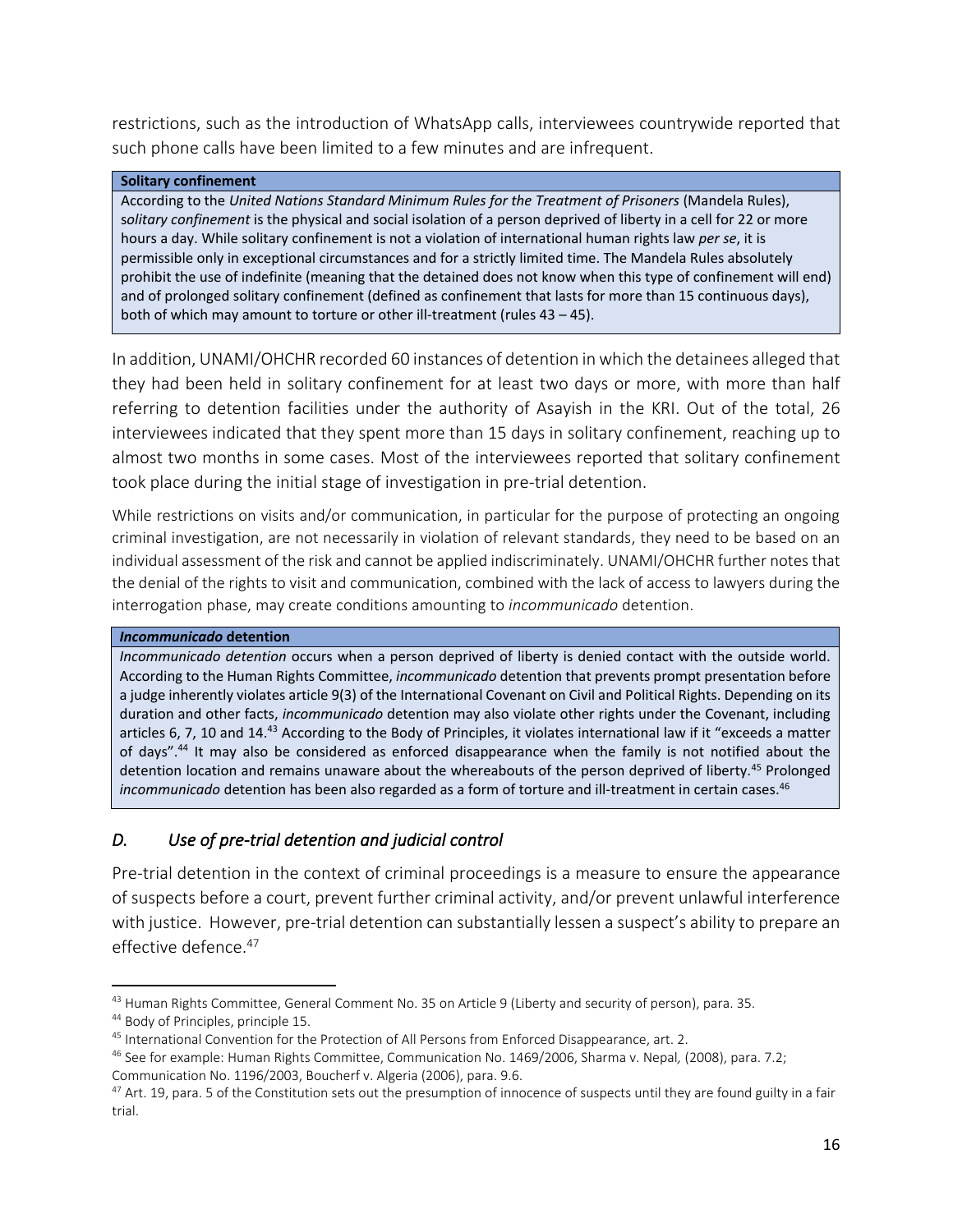Any deprivation of liberty constitutes a significant limitation on an individual's rights and freedoms. International standards therefore require that pre-trial detention be used as an exceptional measure and be based on an individualized determination that it is reasonable and necessary.<sup>48</sup> Children may only be deprived of their liberty as a measure of last resort and for the shortest possible period of time.<sup>49</sup> Persons who are not released pending trial must be tried as expeditiously as possible, to the extent consistent with their rights of defence. Extremely prolonged pretrial detention may *inter alia* jeopardize the presumption of innocence.<sup>50</sup>

Persons arrested or detained on a criminal charge also have the rights to be brought promptly before a judge, to challenge the legality of detention and to be tried within a reasonable time or to be released.<sup>51</sup> Judicial oversight, including through independent assessment of the material and living conditions of persons deprived of liberty, is an indispensable tool for safeguarding the nonderogable prohibition against torture and cruel, inhuman or degrading treatment or punishment.<sup>52</sup>

The Iraqi Criminal Procedure Code refers primary responsibility for interrogation of suspects to the investigating judge or the judicial investigator under the former's supervision, which must happen within 24 hours (arts 51 and 123). The investigative judge is also empowered to take decisions on the necessity of pre-trial detention to prevent flight and interference with justice.<sup>53</sup> The decisions must be reviewed every 15 days and pre-trial detention should generally not exceed six months. The investigative judge may submit an application to the felony court to extend the maximum period, which must not exceed one quarter of the permissible sentence. Pre-trial detention for offences involving the death penalty can be extended indefinitely (arts 109-110).

The findings indicate that interrogations of the suspects by security forces in Iraq are common practice. Almost all interviewees (215 out of 235) indicated that they were initially interrogated by the detaining authorities rather than the investigative judge – exclusively without the presence of a lawyer (see above under subsection A). The length of time before being brought to an investigative judge varied between less than 24 hours up to six months, with most cases ranging between three-four days to several weeks. Interviewees also regularly indicated that, following

<sup>48</sup> Art. 9(3) International Covenant on Civil and Political Rights. See, Human Rights Committee, General Comment No. 35 on Article 9 (Liberty and security of person), para. 38.

 $49$  Convention on the Rights of the Child, art. 37. The right of the child to have his or her best interests taken as a primary consideration should be paramount in any decision-making and action taken (art. 3). See also Committee on the Rights of the Child, General Comment No. 24 (CRC/C/GC/24), paras. 82-91; United Nations Standard Minimum Rules for the Administration of Juvenile Justice (The Beijing Rules), adopted by General Assembly resolution 40/33 of 29 November 1985, rule 13.

<sup>&</sup>lt;sup>50</sup> Human Rights Committee, General Comment No. 35 on Article 9 (Liberty and security of person), para. 37.

<sup>51</sup> International Covenant on Civil and Political Rights, art. 9; Convention on the Rights of the Child, art. 37.

 $52$  Convention against Torture, art. 2 (2) and International Covenant on Civil and Political Rights, arts 4, 7 and 10(1). <sup>53</sup> The aim of judicial control over detention is to ensure independent review of necessity of detention. The Human Rights Committee clarified that *"[i]t is inherent to the proper exercise of judicial power that it be exercised by an authority which is independent, objective and impartial in relation to the issues dealt with".* Given the role of the investigative judge in Iraq as the investigating authority with control over a detainee similar to a prosecutor, UNAMI/OHCHR argues that this right cannot effectively be guaranteed. See Human Rights Committee, General Comment No 35 Article 9 - Liberty and security of person (CCPR/C/GC/35) (14 December 2014), para. 32.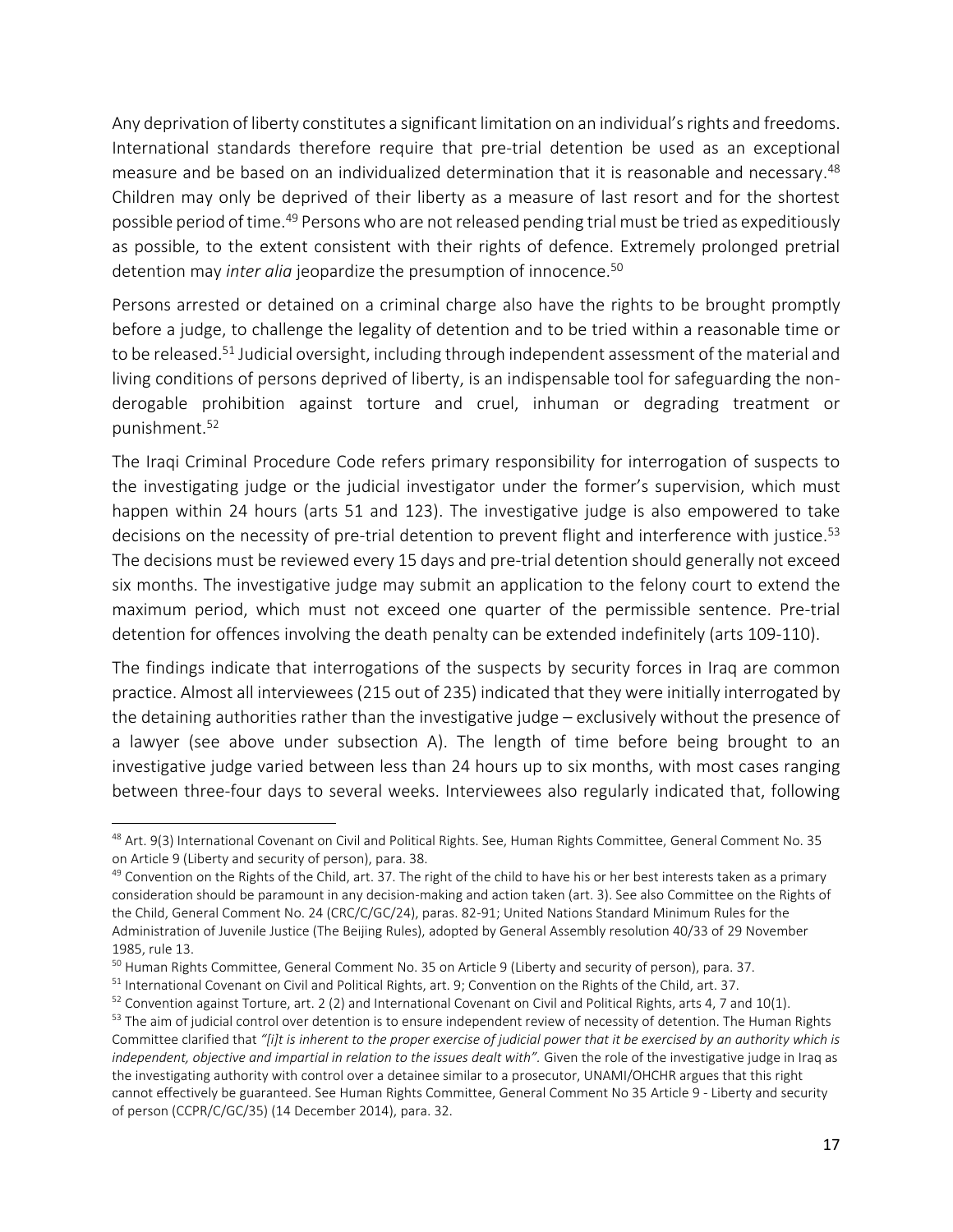the investigative hearing, they returned to the custody of security forces, i.e. the authorities conducting the interrogations, rather than being referred to pre-trial detention facilities.

The information received further indicates that pre-trial detention in criminal cases is frequently used throughout Iraq.<sup>54</sup> While many interviewees reported that their trials were completed within 6-8 months, UNAMI/OHCHR also documented cases of extended pre-trial detention, exceeding one year. For example, in Ninewa governorate an interviewee stated that he was released by the trial court for lack of evidence following 21 months of pre-trial detention.

Detainees have also pointed at delays in being released from detention, including due to waiting periods to appeal court decisions - even after being acquitted during trial - or due to outstanding checks to determine whether the person was wanted for a different crime. For example, in the KRI, a juvenile detainee reported having been acquitted by the trial court. By the time the court of cassation had issued its decision to change the sentence to two months of imprisonment, he had already spent six months in detention.

**Non-custodial measures to address overuse of detention and overcrowding**

The excessive use and length of pre-trial detention constitutes one of the underlying causes of overcrowding, which results in conditions that may amount to ill-treatment or even torture.<sup>55</sup> Overcrowding is a key problem in Iraqi places of detention. Interviewees indicated at least 32 places of detention in 10 different Governorates in Iraq where they had faced (severe) overcrowding. The Government of Iraq also reported that prisons under the authority of the Ministry of Justice are at a capacity of 200 per cent. 56

The UN Standard Minimum Rules for Non-custodial Measures and the UN Rules for the Treatment of Women Prisoners and Non-custodial Measures for Women Offenders provide guidance for all countries on non-custodial measures to avoid unnecessary and often more expensive use of detention. 57

Furthermore, the UN System Common Position on Incarceration highlights that sufficiently resourced and wellmanaged prison services and entities in charge of non-custodial measures are an important enabler of the 2030 Agenda for Sustainable Development.<sup>58</sup> In this context, the Sustainable Development Goal 16, on peace, justice and strong institutions, establishes the percentage of pretrial detainees within prison populations as an indicator for measuring the efficiency of, and access to, justice systems.<sup>59</sup>

## *E. Lawfulness of detention*

Fair, transparent and accountable processes foster trust in State institutions. In the context of deprivation of liberty, due to the limitations it imposes on individuals, it is of particular importance

<sup>57</sup> See also relevant sections of the Beijing Rules for juveniles.

<sup>&</sup>lt;sup>54</sup> For instance, UNAMI/OHCHR documented the pre-trial detention of two boys at 10 and 13 years of age for begging in Kirkuk. Both remained in detention for at least several days and were interrogated by security forces.

<sup>&</sup>lt;sup>55</sup> For details see: Report of the United Nations High Commissioner for Human Rights, Human rights implications of overincarceration and overcrowding, A/HRC/30/19 (10 August 2015), para. 37.

<sup>&</sup>lt;sup>56</sup> Human Rights Committee, Replies of Iraq to the list of issues, CCPR/C/IRQ/RQ/6, received 9 December 2020, para. 70.

<sup>58</sup> [https://www.unodc.org/res/justice-and-prison-reform/nelsonmandelarules-](https://www.unodc.org/res/justice-and-prison-reform/nelsonmandelarules-GoF/UN_System_Common_Position_on_Incarceration.pdf)

GoF/UN System Common Position on Incarceration.pdf, p. 7 (accessed 23 June 2021).

 $59$  Indicator 16.3.2 (Unsentenced detainees as a proportion of the overall prison population) of target 16.3 (Promote the rule of law at the national and international levels and ensure access to justice for all) under Sustainable Development Goal 16 (Promote peaceful and inclusive societies for sustainable development, provide access to justice for all and build effective, accountable and inclusive institutions at all levels).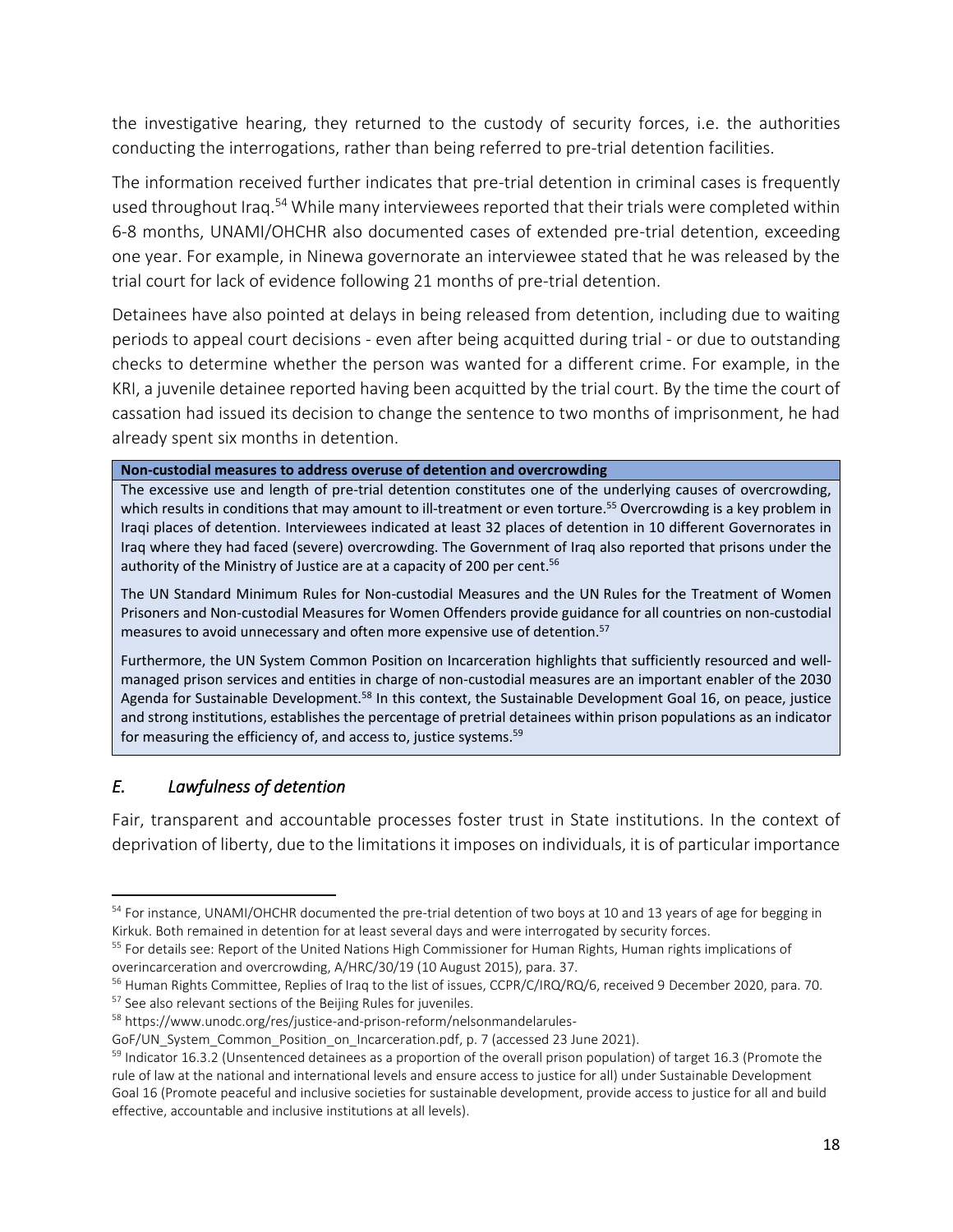that it only be carried out in strict accordance with such procedure as established by law and by persons authorized for that purpose. 60

International law and the Iraqi Constitution unequivocally prohibit unlawful detention. The Iraqi Constitution further specifies that only detention in places designated for these purposes, pursuant to prison laws covering health and social care, and subject to the authorities of the State, is allowed (art. 19). The Penal Code criminalizes unlawful detention (art. 421).

The Inmates and Prisoners Corrections Law applicable in Federal Iraq prohibits the establishment of prisons or detention centres that are not supervised, managed and controlled by the Ministries of Justice and Interior (art. 1).<sup>61</sup> In the KRI, the Law regulating the System of the Department of Social Reform outlines the conditions for places of detention under the Ministry of Labour and Social Affairs.

In Federal Iraq, information received indicates that detainees were held in a variety of locations other than under the authority of the Ministries of Interior or Justice, including the Ministry of Defence, National Security Service, Iraqi National Intelligence Service, Counter Terrorism Service and the Popular Mobilization Forces. UNAMI/OHCHR also recorded 28 instances of detention where the interviewee was not aware of the detaining authority (except in three instances, the detainees were later referred to official places of detention).

In the KRI, the Ministry of Interior and Asayish run places of detention in addition to the prisons under the authority of the Ministry of Labour and Social Affairs. UNAMI/OHCHR has not been able to identify laws regulating places of detention under the authority of these entities.

#### **Abductions in the context of demonstrations in Federal Iraq**

UNAMI/OHCHR documented the cases of 39 individuals who appeared to have been abducted in the context of demonstrations in Federal Iraq in circumstances indicating that the perpetrators may be armed actors operating outside State control.

Out of the total, 38 interviewees described that they were subjected to various acts amounting to torture and/or ill-treatment while being 'interrogated', including severe beatings, electrocution, hosing/bathing in cold water, hanging from the ceiling by the arms and legs, threats of death and sexual violence to them and their family, as well as degrading treatment (such as being urinated on and photographed naked).

UNAMI/OHCHR qualified the incidents as 'abductions' based on the information available. However, this does not exclude that some incidents may constitute instances of unlawful detention. The interviews referring to abductions in the context of demonstrations have not been included in the analysis for the present report.<sup>62</sup>

<sup>&</sup>lt;sup>60</sup> International Covenant on Civil and Political Rights, art. 9; Body of Principles, principle 2.

<sup>61</sup> In a letter dated December 2020, the High Judicial Council in Federal Iraq clarified that *"there are no places of detention that belong to entities other than those which fall under the authorities of the Ministries of Interior and Justice."* The Arabic original letter is on file with UNAMI/OHCHR.

<sup>62</sup> For further details, see: UNAMI, *Human Rights Special Report: Abductions, torture and enforced disappearances in the context of ongoing demonstrations in Iraq* (May 2020); UNAMI/OHCHR, *Human Rights Violations and Abuses in the Context of Demonstrations in Iraq October 2019 to April 2020* (August 2020).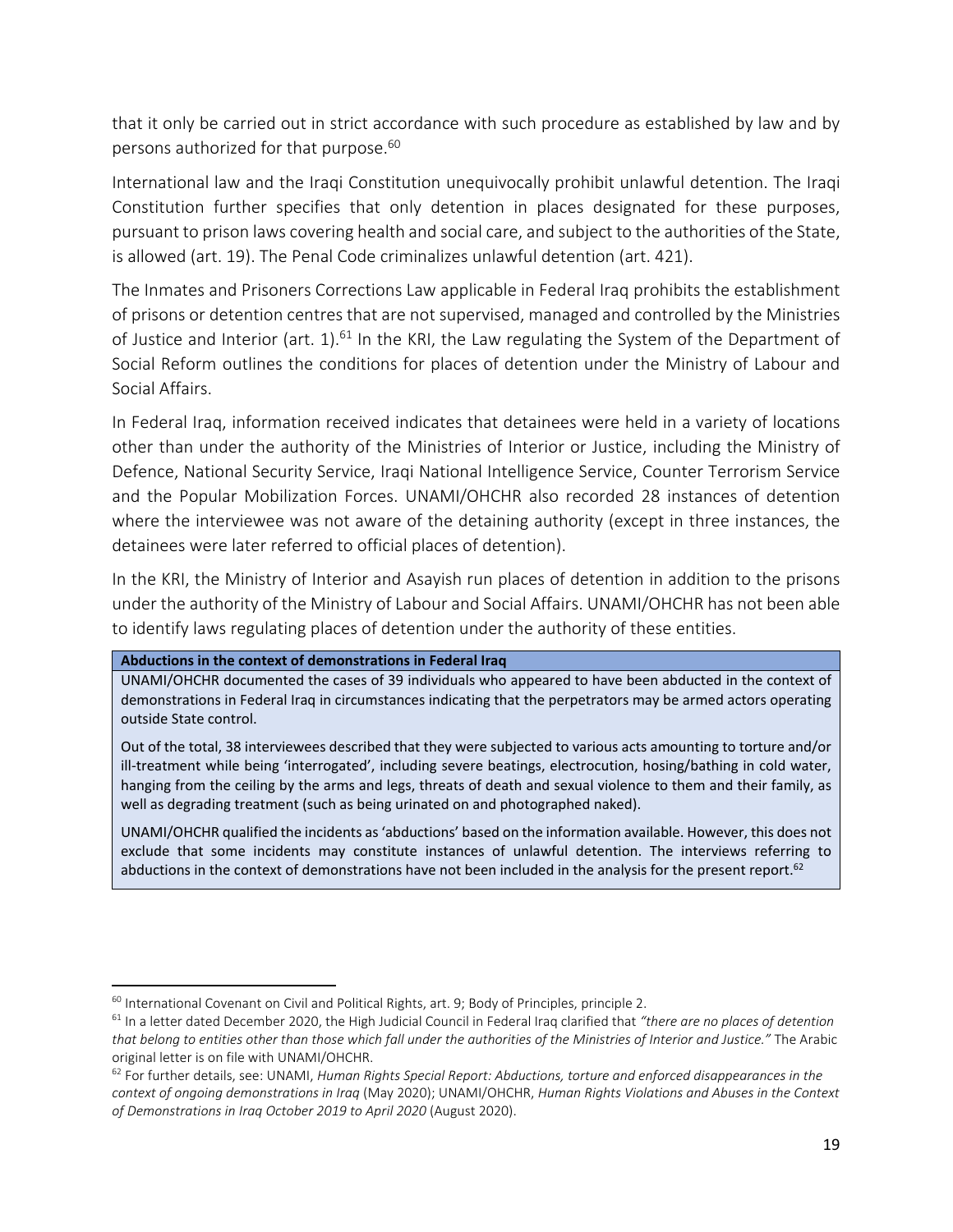## *F. Confessions and documents signed without the knowledge of detainees or under duress*

"They cuffed my hands behind my back and hanged my handcuffs from a hook on a chain from the ceiling. They didn't really ask me questions, they just kept shouting to confess". Interviewee  $# 107$ 

Overreliance on confessions in criminal proceedings as opposed to other sources of evidence contributes to a climate where security forces may be incentivized to sidestep legal safeguards to obtain a confession. However, experience has shown that the use of torture and other forms of ill-treatment as a tool for obtaining confessions is a dangerous paradigm. Besides being illegal and immoral, it is also an unreliable and ineffective tool for gathering accurate information.

According to international standards, and in addition to the absolute prohibition of torture, every person has the right not to be compelled to testify against oneself or to confess guilt.<sup>63</sup> Any statement which is established to have been made as a result of torture shall not be invoked as evidence in any proceedings.<sup>64</sup> The Iraqi Constitution (art. 37) and the Criminal Procedure Code (arts 123, 127 and 218) prohibit the use of any unlawful means to obtain a confession and set out the right to remain silent. Unlawful means are understood to include ill-treatment, threats, enticement, promises, psychological pressure or the use of drugs and/or other intoxicants.

Out of 122 interviewees who alleged torture or ill-treatment, 107 stated that the treatment was inflicted during interrogation in order to force them to confess (87 per cent). In many cases, they reported that the treatment would stop following a confession. Interviewees also consistently stated that interrogations by security forces were generally aimed at eliciting confessions. The hearings with the investigative judge primarily focused on the confirmation of statements made during interrogation by security forces. 65

Moreover, 77 detainees interviewed reported that they were required to sign or thumb-print statements during or after interrogations without being provided an opportunity to read the document or have its content explained.

#### **Effective Interviewing for Investigations and Information-Gathering**

There has been growing international consensus that legally grounded, evidence-based interviewing methods designed to obtain accurate and reliable information reduce the risk of unlawful and coercive measures being used and improve the legitimacy and quality of criminal investigations.<sup>66</sup>

## *G. Complaints and investigations into allegations of torture or ill-treatment*

"At the time I made a complaint against the police, I still had scars from the beating - but it took so long to deal with my complaint that the scars healed". Interviewee #100

<sup>63</sup> International Covenant on Civil and Political Rights, art. 14.

<sup>&</sup>lt;sup>64</sup> Art. 15 Convention against Torture; Human Rights Committee, General Comment No 32- Article 14: Right to equality before courts and tribunals and to a fair trial (CCPR/C/GC/32), para. 41.

 $<sup>65</sup>$  The findings of the UNAMI/OHCHR trial monitoring efforts also showed that confessions played a central role in criminal</sup> proceedings; see UNAMI/OHCHR report on trials, p. 8.

<sup>66</sup> See A/HRC/RES/46/15, para. 9; A/CONF.234/L.6, para. 47.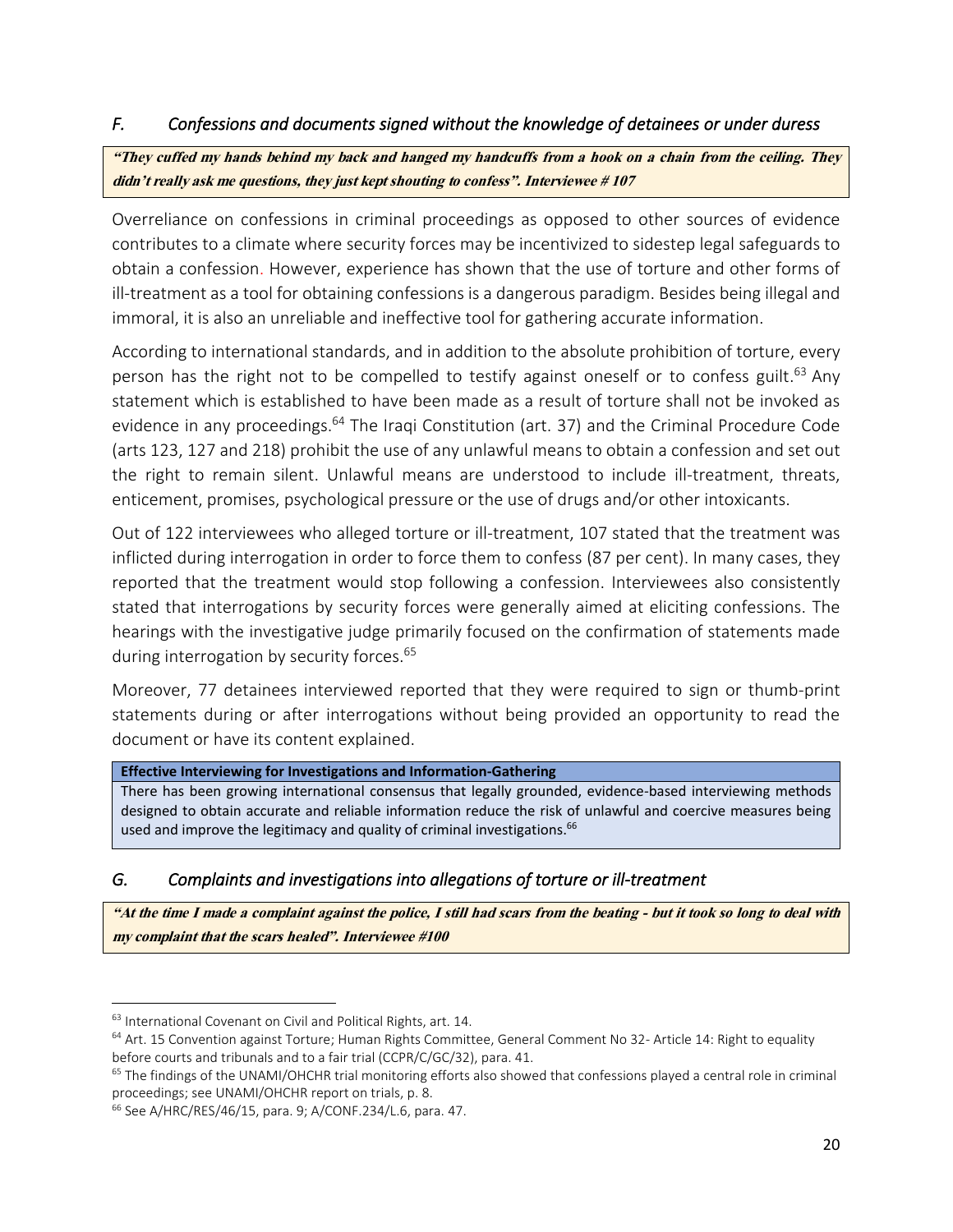The documentation, independent investigation, prosecution and, if applicable, sanction of the perpetrators of acts of torture or other forms of ill-treatment, contribute to the deterrence of such acts and aim at avoiding their recurrence. Well-functioning complaints and accountability mechanisms also protect security forces and detention staff from wrongful allegations and safeguard the reputations of the respective entities.

International human rights law requires that allegations of torture and ill-treatment be promptly, impartially and effectively investigated, even in the absence of a formal complaint, and, if applicable, prosecuted regardless of the position or rank of those who committed, authorized or ordered the act.<sup>67</sup> In accordance with the jurisprudence of the Committee against Torture, "*the investigation must seek both to determine the nature and circumstances of the alleged acts and to establish the identity of any person who might be involved*". 68

According to the Iraqi Criminal Procedure Code, criminal proceedings are initiated through a complaint submitted to an investigative judge or judicial investigator, a policeman in charge of a police station, any crime scene officer or the public prosecutor by an injured party or any person who knows that the crime has taken place (art. 1). It also requires public servants and medical professionals who in the course of their duties learn or suspect that an offence has been committed, as well as any person who is present when a felony is committed, to inform the investigative judge, judicial investigator or the public prosecutor (art. 48).

Fifty-three interviewees reported that they had made complaints about their ill-treatment, mostly reporting concerns to the investigative or trial judges. Moreover, 47 interviewees indicated they had visible injuries from the treatment (out of which 27 also initiated a complaint). Only in four of these cases in Federal Iraq, the interviewees were aware that an investigation was initiated, resulting in the perpetrator being fined in three cases.<sup>69</sup> The overwhelming majority (48 out of 51) indicated that their complaints were either ignored or denied, or they did not have any knowledge as to whether their complaints had been followed-up.<sup>70</sup>

Forty-six interviewees indicated that fear of reprisals - including 'being sent back' to the same facility, threats by security officers, who would often accompany a detainee to the sessions before the investigative judge - or the belief that their complaint would be fruitless, prevented them from reporting ill-treatment, particularly to the investigative judge. Additionally, only a small minority

<sup>&</sup>lt;sup>67</sup> Committee against Torture, arts 12 and 13. See also Human Rights Committee, General Comment No. 31- The Nature of the General Legal Obligation Imposed on States Parties to the Covenant, para. 18.

<sup>&</sup>lt;sup>68</sup> See Committee against Torture, Blanco Abad v. Spain, Communication 59/1996, 14 May 1998, para, 8.8.

<sup>&</sup>lt;sup>69</sup> The remaining case was still under investigation at the time of the interview. Twenty-two complaints referred to the KRI.  $70$  The findings of the UNAMI/OHCHR trial monitoring similarly indicated that judges generally did not question evidence

obtained from confession, including when defendants claimed it was extracted under duress, see UNAMI/OHCHR report on trials, p. 9.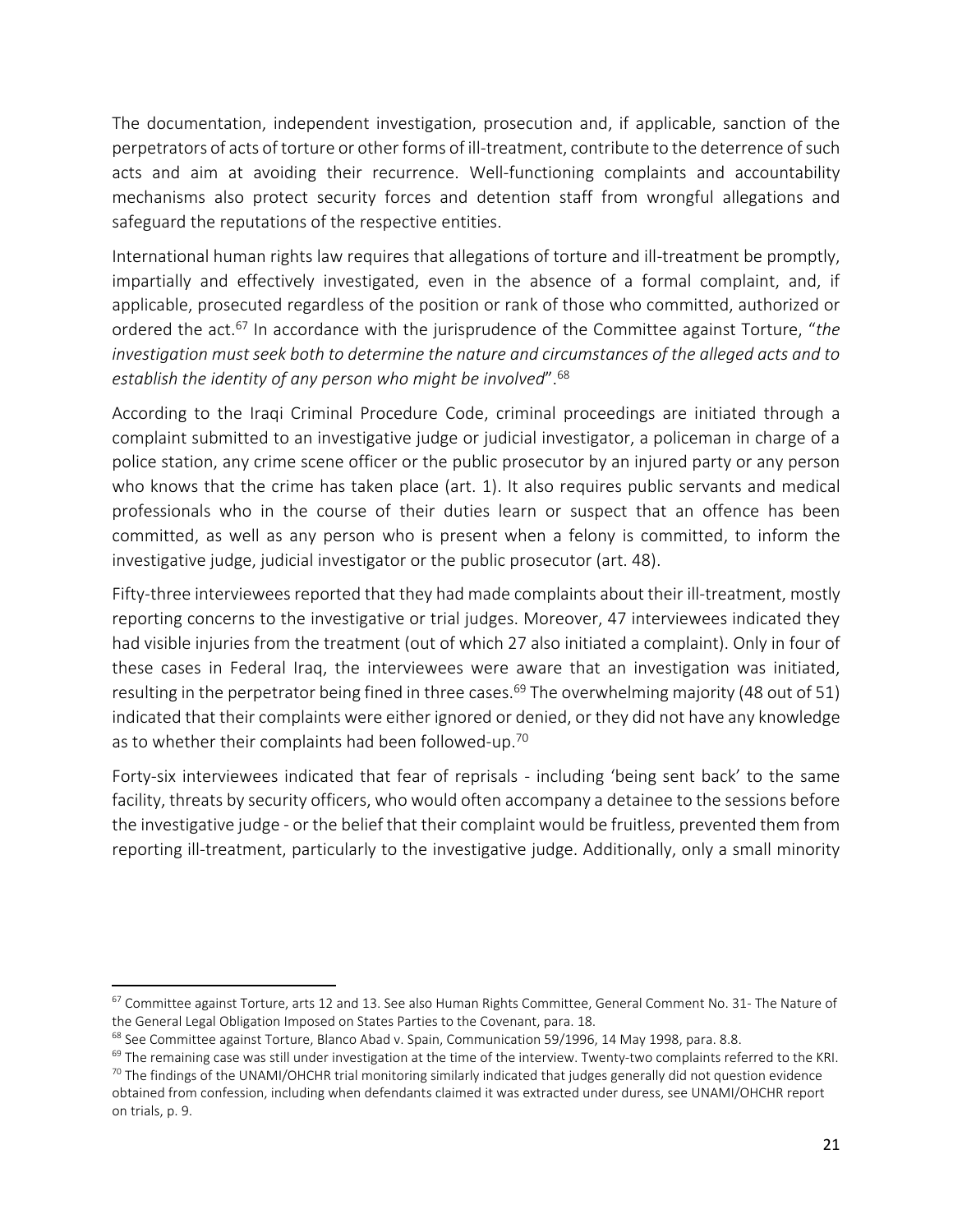of detainees (17 out of 136)<sup>71</sup> reported that they had access to inspection mechanisms such as the IHCHR, prosecution office<sup>72</sup> or parliamentary committees during their detention.

In order to facilitate its analysis, UNAMI/OHCHR requested the High Judicial Council and Ministry of Interior in Federal Iraq, as well as the High Judicial Council and Asayish in the KRI to provide information on the number of allegations of torture and ill-treatment of detainees and the outcome of any investigations.

#### **Human Rights Courts in Federal Iraq**

In January 2014, the High Judicial Council in Baghdad set up specialized human rights investigative courts dealing with complaints about human rights violations received by the Office of the Public Prosecutor through the IHCHR.<sup>73</sup>

Accordingly, the IHCHR conducts a preliminary investigation into alleged human rights violations, which includes visits to alleged torture victims in detention. It then submits the case documents to the Office of the Public Prosecutor to take legal action. They, in turn, refer the case to the human rights courts for judicial investigation. If a perpetrator is identified, the case is transmitted to the trial court for adjudication. In 2020, the IHCHR reported that it received 960 complaints about torture, out of which 384 were sent to the Office of the Public Prosecutor, 555 remain under their investigation and 21 were rejected for not fulfilling the criteria.<sup>74</sup>

However, according to information received, the human rights courts mainly deal with torture allegations made by convicted prisoners. During ongoing proceedings, the same investigative judge leading the investigation into an alleged criminal offence remains responsible for investigations into torture claims. This may raise serious concerns about his or her impartiality.

The High Judicial Council in Federal Iraq reported that in 2020 they had received 1,406 complaints of torture or ill-treatment in places of detention which are being dealt with by courts in 12 different governorates. While one official of the Ministry of Defence received a sentence of five years and one month imprisonment in Ninewa governorate under art. 410 of the Iraqi Penal Code (assault leading to death), 18 investigations were closed and the remaining were ongoing. <sup>75</sup> No official data has been provided by the other authorities at the time of the publication of the report.

 $71$  See Prisoners and Detainees Reform Act, art. 45. This figure only refers to interviewees who provided relevant information. It does not include visits by the International Committee of the Red Cross. Out of the 17, only one case referred to a place of detention in the KRI.

 $72$  Monitoring and inspection of places of detention is among the main functions of the office of the public prosecutor in Iraq, see General Prosecution Law Number (49) of 2017, art. 5.

<sup>&</sup>lt;sup>73</sup> High Judicial Council statement No. (5/Q/A) of 11 January 2014, based on the provisions of Article (5) of the Law of the High Commission for Human Rights No. (53) of 2008.

 $74$  IHCHR 2020 report, p. 67-68. IHCHR reported that 30 cases were closed temporarily by a judicial decision due to lack of evidence or unknown perpetrators, or were closed permanently due to lack of torture marks according to the medical report.

 $75$  Letters of the High Judicial Council in Baghdad of 7 June and 11 July 2021. In a letter dated 29 June 2021 (ref 59/Rights/2021), the office of the public prosecutor in Federal Iraq indicated that they received 2,191 claims of torture by the Iraqi security forces. They further stated that 51 claims were rejected and 184 accepted, with most cases under investigation. No information on the time frame or outcome of the remaining claims was provided. All letters on file with UNAMI Human Rights Office.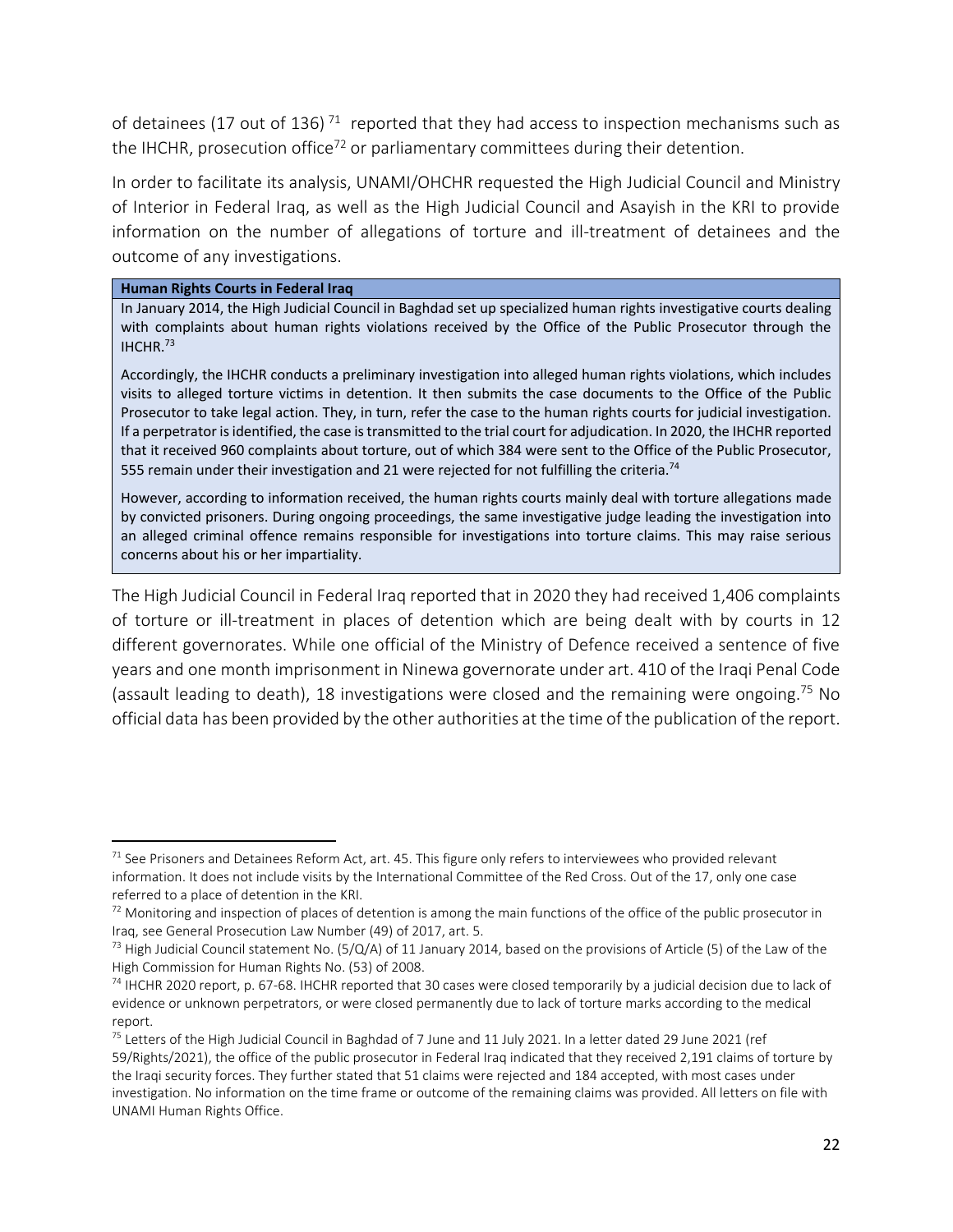## <span id="page-22-0"></span>VIII. Conclusion

"Perpetrators are not really afraid about the consequences of torture since they know they will not be punished by the official system": Interview with lawyer

Allegations of torture and ill-treatment of detainees are frequent in Iraqi places of detention throughout all governorates, concerning both terrorism and other criminal cases. More than half of the 235 detainees interviewed by UNAMI/OHCHR for this report provided credible and reliable accounts of acts of torture or other forms of ill-treatment. Iraqi judges, lawyers and medical practitioners also confirmed the prevalence of these practices in private discussions. While UNAMI/OHCHR is not in a position to make formal determinations on torture and ill-treatment in individual cases in Iraq, the patterns and trends are clear.

Additionally, the findings give rise to serious concerns that most fundamental legal conditions and procedural safeguards as set out in the international and Iraqi legal framework are routinely not respected. A main purpose of these provisions, in addition to ensuring fair proceedings and adequate conditions of detention, is to reduce the likelihood of torture or ill-treatment occurring. Moreover, the mechanisms in place to receive complaints of torture do not appear to be effective or to provide remedy.

Many of the concerns raised in this report are also identified as priority areas of work under the Iraqi National Human Rights Action Plan for 2021-2025 which *inter alia* focuses on strengthening the prohibition of torture and monitoring of places of detention; addressing overuse of detention, prolonged pre-trial detention and overcrowding; as well as ensuring reparations for judicial mistakes.<sup>76</sup> The report therefore urges renewed attention by the Government of Iraq and the Kurdistan Regional Government to these commitments.

Non-compliance with legal conditions and procedural safeguards not only renders impossible the provision of fair and transparent justice, it also allowsspace for abhorrent practices such as torture and ill-treatment to prevail. By enabling the realities of interrogation rooms and places of detention to be hidden from effective legal oversight, a cycle of acquiescence and denial is being perpetuated. Full implementation of a protective legal framework builds public trust in the criminal justice system and more generally the legitimacy of government.

## <span id="page-22-1"></span>IX. Recommendations

With a view to supporting the Government of Iraq and the Kurdistan Regional Government in their efforts to prevent cases of torture or ill-treatment in line with commitments to implement the Convention against Torture, UNAMI/OHCHR provide the following recommendations:

 $76$  The current report did not cover the issue of reparations for torture cases or violations of procedural guarantees but UNAMI/OHCHR emphasizes the importance of this topic.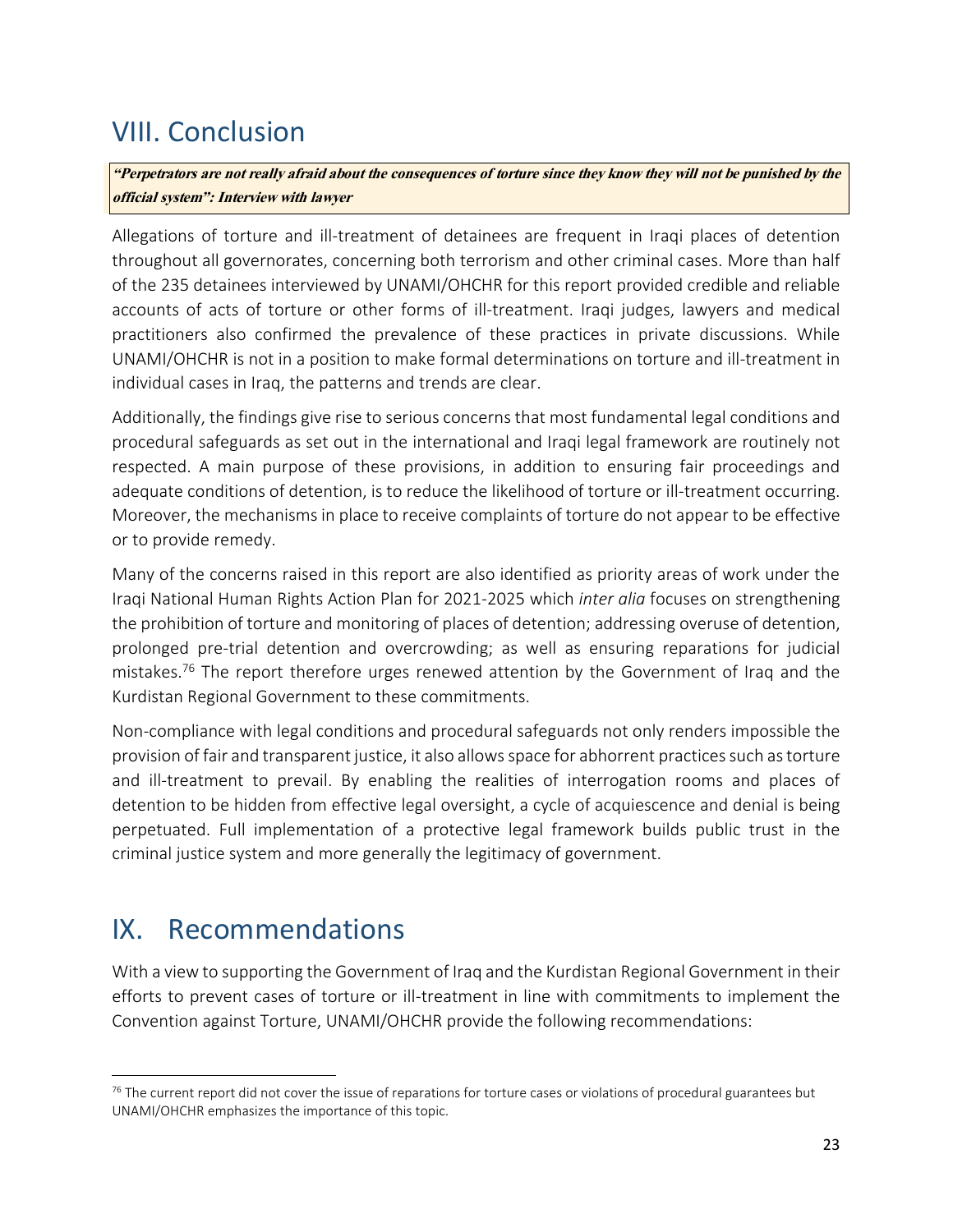## *Regulatory framework*

- Prioritize the adoption of a comprehensive Anti-Torture Law and National Action Plan which should be fully in line with international human rights law, particularly the Convention against Torture.
- Establish a legal aid scheme that is accessible and effective, and allocate the necessary human and financial resources.
- Review/adopt laws to ensure that conditions of detention are regulated in full compliance with international human rights law in all official places of deprivation of liberty.
- Ratify the Optional Protocol to the Convention against Torture and Other Cruel, Inhuman or Degrading Treatment or Punishment.

## *Compliance*

- Ensure that detention is only carried out by duly authorized entities in full compliance with the law and Iraq's international human rights obligations.
- Make available transparent information about the security entities with official powers of arrest and detention, the conditions under which they may carry out arrests and detention and the location of all official detention sites.
- Take immediate practical steps to ensure that:
- Suspects and accused persons effectively benefit from access to lawyers at all stages of the investigation and trial, including in places of detention.
- All persons deprived of their liberty can contact a person of their choosing to inform such person about their detention and whereabouts and to facilitate family visits.
- A full examination by a medical practitioner is available on arrival at each detention facility as promptly as possible after admission and that results of every examination are duly recorded and made available to the detainee.
- Timelines for pre-trial detention and judicial proceedings are respected.
- Allegations of torture or ill-treatment are promptly, thoroughly, independently and impartially investigated by judicial and detaining authorities, including *ex officio* on suspicion of such acts.
- Allow for unannounced visits to places of detention by independent monitoring bodies, which should include full access to all places of detention and the possibility to conduct private and confidential interviews with detainees.
- Publish statistics on the number of complaints, investigations, prosecutions of alleged cases of torture and ill-treatment, and the results of such proceedings.

## *Review of interrogation rules and practices, as well as custody arrangements*

- Establish a standardized, centralized and accessible recording system for places of detention while ensuring that the right to privacy of individuals is maintained.
- Adopt guidelines on non-coercive interviewing techniques and other measures that limit reliance on confessions and disseminate them among all officials involved in investigations.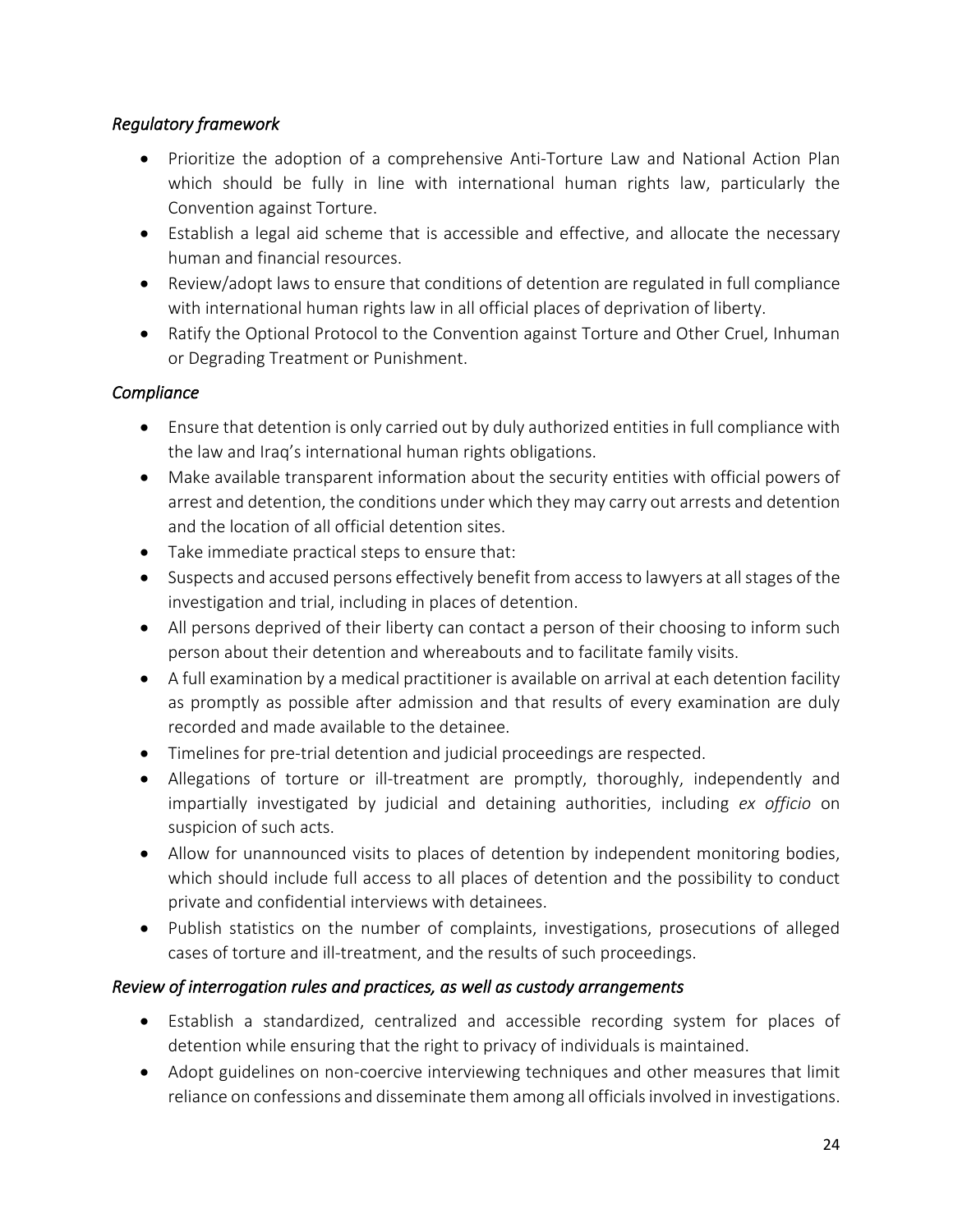- Take steps to reduce the use of pre-trial detention in line with Sustainable Development Goal 16, including by specifying the considerations for individual decisions on pre-trial detention and ensuring its use is reasonable and necessary, based on strong evidence for such purposes as to prevent flight, interference with evidence or the recurrence of crime. Pre-trial detention for children should always be a measure of last resort and for the shortest possible time.
- Clearly outline the complaint procedures confidential, safe and accessible to all detainees including children – and require that they are made widely known, and ensure no reprisals if used.
- Widely disseminate the information regarding protection measures and the mechanisms by which those who feel they are at risk of torture or ill-treatment can apply for protection.

## *Training*

• Strengthen training of any person who may be involved in the custody, interrogation or treatment of individuals deprived of their liberty on the prohibition of torture and illtreatment and associated legal requirements, including safeguards to prevent torture and ill-treatment.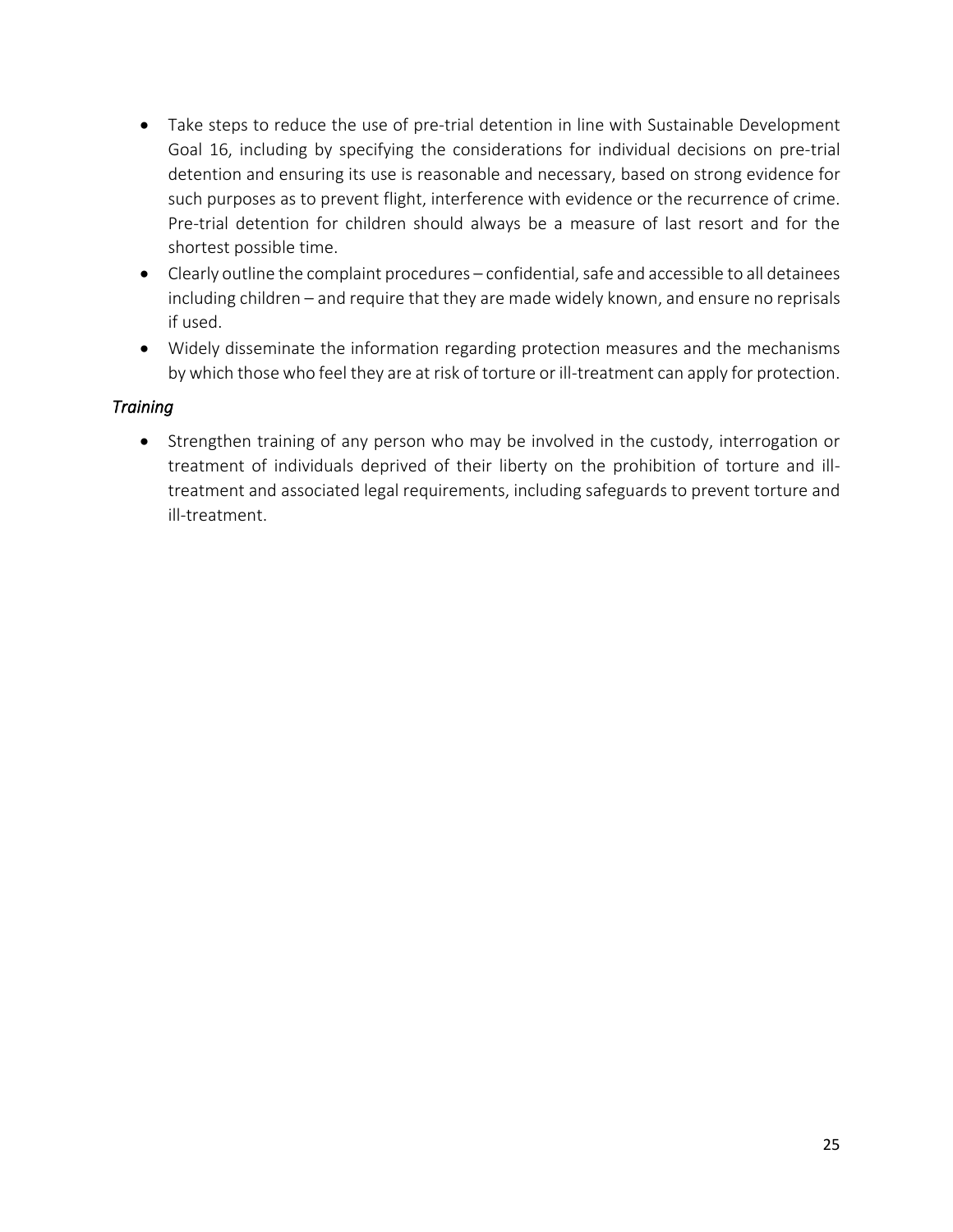# <span id="page-25-0"></span>Annex I - Response by the Government of Iraq to the UNAMI/OHCHR report<sup>77</sup>

## Republic of Iraq Ministry of Foreign Affairs Human Rights Department

Ref. 12/Arabic letter Haa/4/ 794

## Date: 29/07/2021

The Ministry of Foreign Affairs (MoFA) of the Republic of Iraq presents its compliments to the United Nations Assistance Mission for Iraq (UNAMI)/Office of High Commissioner for Human Rights (OHCHR). It is honored to request that the Ministry of Justice's comments to be annexed to the report of the Office of the United Nations High Commissioner for Human Rights entitled (Legal conditions and procedural safeguards to prevent torture) to be issued on 3 August 2021.

The Ministry would be grateful if the Mission would have annexed the Ministry of Justice's notes with the above-mentioned report.

MOFA avails itself of this opportunity to renew the assurances of its highest consideration for UNAMI/OHCHR.

## Attachment:

**Notes** 

United Nations Assistance Mission for Iraq (UNAMI)/ Office of the United Nations High Commissioner for Human Rights in Baghdad

## The Ministry of Justice's response to the UN report entitled (Legal conditions and procedural safeguards to prevent torture).

1- There is a national bill on combating torture, which is currently before the State Shura Council. It includes provisions on reporting, information and complaints about the crime of torture to ensure that victims and their relatives reach the judiciary and to prevent impunity, procedures for medical examination for allegations of torture; punishments to be imposed on the perpetrators of these crimes, mitigating and aggravating circumstances; and prevent the invoking of exceptional circumstances as an excuse to commit torture. The draft also contains provisions on the responsibility of the supervisors and the leaders, the prohibition of participation of those accused of these crimes in investigations and the responsibility of the investigative judge or judicial investigator to investigate all crimes. Furthermore, it

 $77$  This is an unofficial translation. For the official response of the Government of Iraq to the UNAMI/OHCHR report (received on 29 July 2021; reference: 12/Arabic letter Haa/4/ 794), please see the Arabic version of this report.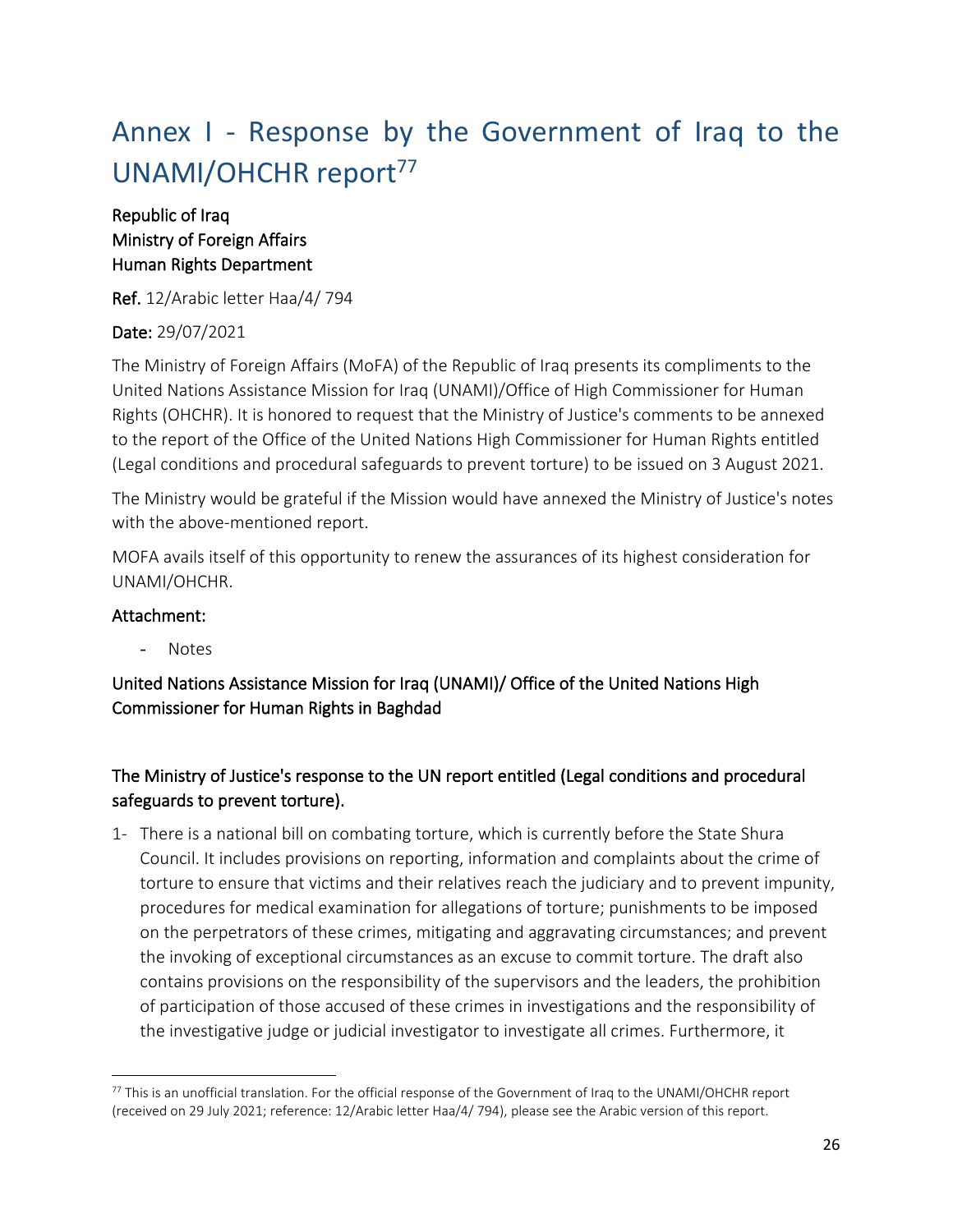prohibits military courts and internal security forces from hearing cases of torture, ensures the application of universal jurisdiction to prevent impunity, and includes a statute of limitations, capacity-building and fair trial guarantees.

- 2- Executive officials have no role or opinion in the conduct of investigative proceedings that are limited to the judiciary.
	- The Corrections Directorate has a section responsible for the accommodation of inmates by age group and coordinates with the High Judicial Council for the purpose of completing the investigative papers, while allowing the appointment of lawyers to followup cases.
	- Rehabilitation of prisoners in rehabilitation courses and special workshops.
	- The Corrections Directorate receives female detainees around the clock to avoid staying more than 24 hours under an official letter according to the investigative judge. The file is examined (the induction penalty order and medical examination to indicate the presence of severe signs of abuse, torture or pregnancy), and a pledge created with a signature and a thumbprint on the information in the event that there are severe external marks or torture.
	- Upon arrival, a file is opened for each prisoner including a card, and the duration of the sentence is mentioned. The arrest and criminal registration authority is approached for the purpose of recording all information until the completion of the sentence and release (release or acquittal). A rehabilitation and training program is developed, and all means of legal support are provided.
	- When the sentence is completed and if the person not wanted for other crimes, they will be released from the department without notification of the arresting authority.
	- Secure the placement of the detainee within the geographical area as much as possible to facilitate the communication and contact process.
	- Allowing them to communicate externally through official interviews at least twice per month, except during the Corona epidemic crisis for the safety of inmates. The Minister of Justice's directives also emphasize the need for visits as well as telephone calls (communication and contacts).
	- Providing health care including screening procedures in coordination with the medical center in the prison with the opening of health tests (medical file) containing all medical information and securing appropriate treatments. The Ministry of Health provides all medical equipment and supplies with specialized staff, and the Ministry of Justice disburses a risk allocation of 450,000 Iraqi dinars with coordination with the Ministry of Health to provide some medical supplies independently.
	- Ensure that there is a complaints box in all prison departments in case of any violation, and a complaints box for the prisoner's relatives during the official visits.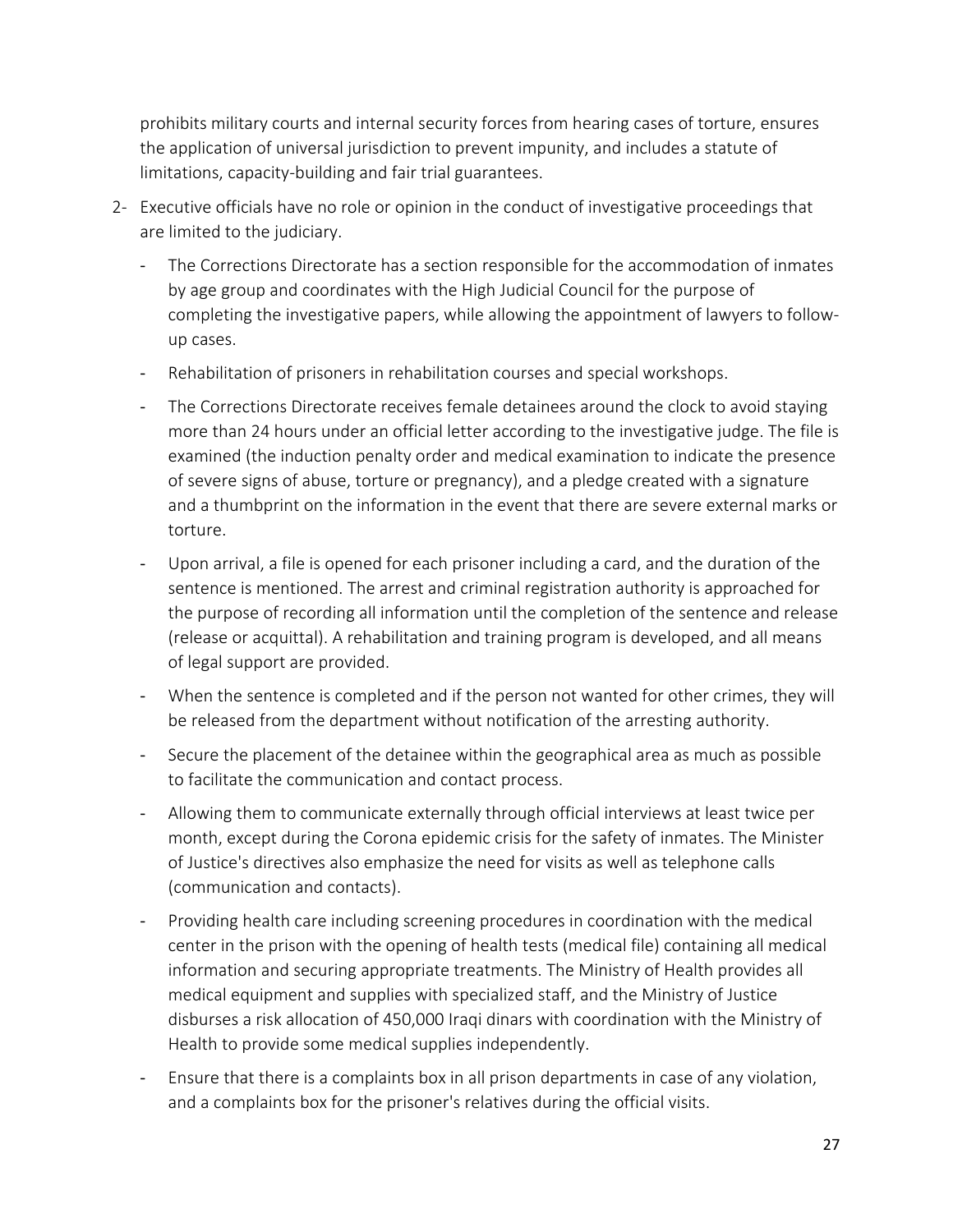- Coordination and cooperation with the authorities and institutions for female prisoners who do not have a breadwinner or family, who we fear being killed or to prevent reoffending.
- 3- Some prisons have been vandalized by ISIL terrorist gangs, especially in Badoush Central Prisons (complete destruction of infrastructure) and Abu Ghraib prison.
- 4- The Prime Minister met with the Minister of Justice and other officials on 18 July 2021 to speed up the procedures for special amnesty; to discuss the current conditions of prisons, and the mechanism for their development and rehabilitation to turn them into places of psychological support and rehabilitation and activate rehabilitation and guidance programs.
- 5- Law enforcement and judicial officials need support in capacity-building and capacity development.
- 6- Formation of a high committee of senior judges in the High Judicial Council with the responsibility to review legal provisions in accordance with international human rights standards, as well as the formation of a committee to amend the Penal Code in the Presidency of the Republic.
- 7- There are continuous visits by the Minister of Justice to follow-up on the conditions of prisoners, rehabilitation, the mechanism of dealing with them and the infrastructure of prisons for rehabilitation, such as Al-Baldyiat prison and Babil Central Prison. The work is under way on Abu Ghraib prison, one of the largest prisons which has been exposed to terrorist acts by ISIL terrorist gangs, entailing the loss of staff and guards, and the smuggling of hundreds of terrorists.
- 8- The formation of a sector committee in the Ministry of Justice concerning violations and verification of allegations, reporting and presenting them to the Minister.
- 9- The report mentions the cases of ill-treatment in Nasiriyah Central Prison for 20 out of 12,000 prisoners. That cannot be considered a general image of the prison, and this does not prevent action against anyone found guilty of these offences.
- 10- With regard to deaths in prisons, the Ministry is working to follow-up on the matter and has instructed the departments of the Corrections Directorate to conduct administrative investigations to find out the causes of the deaths and hold those who failed to account if applicable.
- 11- In accordance with Article 46/VI of the Prisoners and Detainees Reform Act (Law No. 14 of 2018), the report is contrary to the functions of the UNAMI mission in Iraq under the visit and inspection permit which does not authorize sharing information on complaints.
- 12- The topics contained in the paragraphs of the report need time to verify and follow-up since the allegations have not yet been confirmed, so the report expresses a unilateral view.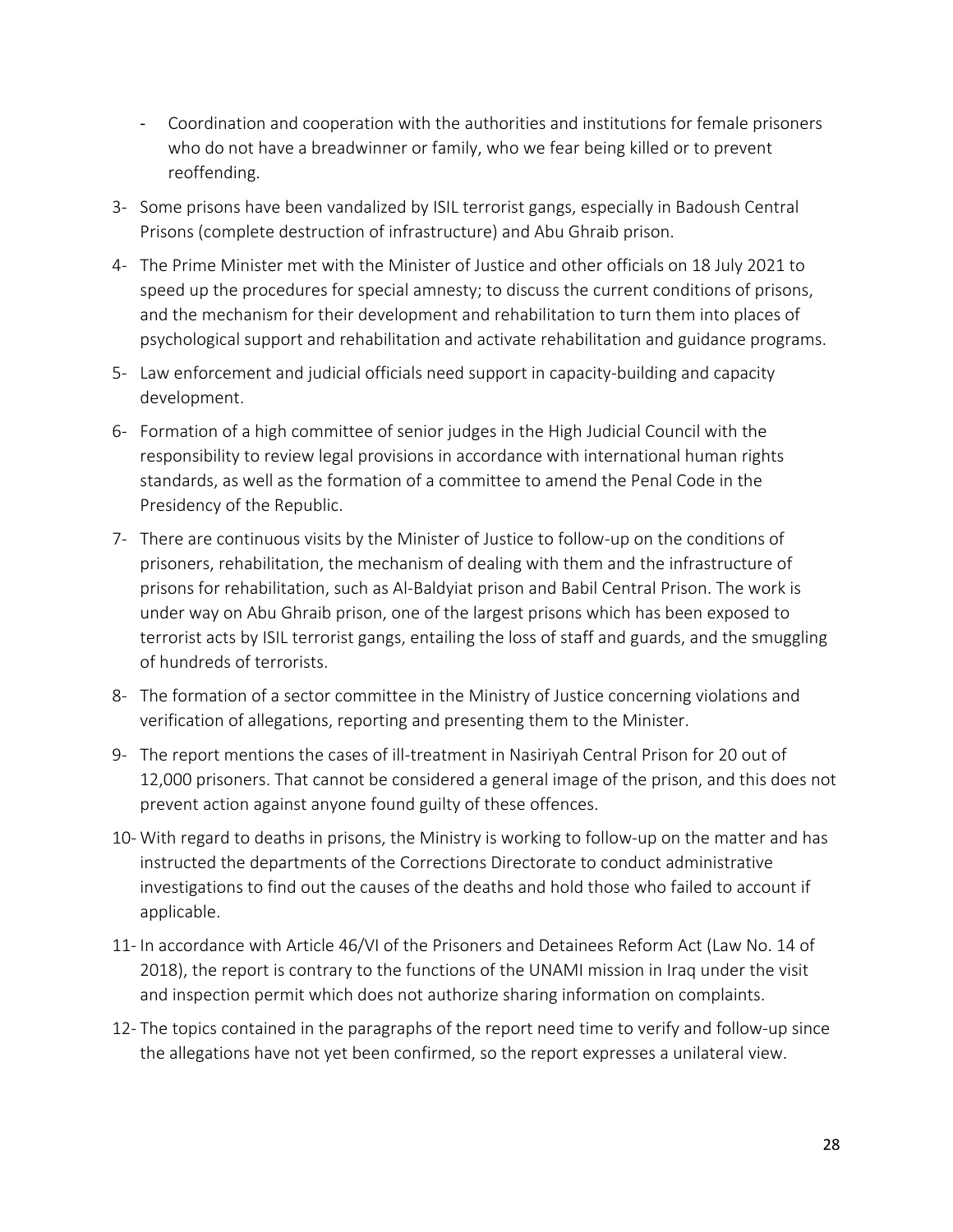# <span id="page-28-0"></span>Annex II - Response by the Kurdistan Regional Government to the UNAMI/OHCHR report<sup>78</sup>

Statement by KRG Coordinator for International Advocacy (OCIA)

## KRG Heeds the Findings of the UNAMI/OHCHR's Report and Deplores the Detested Practice of **Torture**

The United Nations Assistance Mission for Iraq (UNAMI) and the Office of the United Nations High Commissioner for Human Rights (OHCHR) released a report on the status of torture in the Kurdistan Region. The preliminary commentary of the KRG Office of the Coordinator for International Advocacy (OCIA) is attached to the report in the annex. OCIA has an arrangement with UNAMI/OHCHR to submit the final commentary in the next few days, due to the short time limit set by the latter.

KRG has embraced coherent policies and legislations to preserve individual liberty and dignity. The underpinning foundation of the legal framework in place is empowered by a robust policy-making process, fair execution, and consistent monitoring and enhancement by international counterparts and organizations.

Torture is a horrendous practice, and it is alien to the democratic values by which KRG governs. KRG strives to accommodate reformatory policies in the detention and prison facilities. Furthermore, the right of legal defence and family contact are indifferently upheld for the inmates.

Since the outbreak of Covid-19, the visits to the detention and prison facilities have been considerably restricted, making the bureaucratic procedures to obtain permission for the visits more cumbersome. Nevertheless, there have been no shackles on UNAMI/OHCHR' requests to visit the facilities since January 2020, where the Covid-19 witnessed a moderate decline. Furthermore, KRG is willing to cooperate with the aforementioned counterparts to make further improvements, and it reiterates its commitment to materialize procedural safeguards for zero tolerance for torture across the Kurdistan Region.

KRG respects UNAMI/OHCHR's mandate for confidentiality. Nevertheless, for the end of broadening areas of cooperation and therefore for the efforts to be more productive, we request UNAMI/OHCHR to funnel down to some specifications, underlining the focused territorial scopes where, according to their findings, torture is noticed. This will help the government and the judicial authorities to swiftly identify the allegations and issue punitive measures for the perpetrators accordingly.

KRG has exhibited the embodiment of the crucial democratic values and has exemplified the consolidation of pillars of good governance. The legal proceedings solely rely on the laws and rules in place. KRG has a consistent and reciprocal connection with UN agencies, chief among them

<sup>&</sup>lt;sup>78</sup> Official document received in English by UNAMI/OHCHR on 1 August 2021.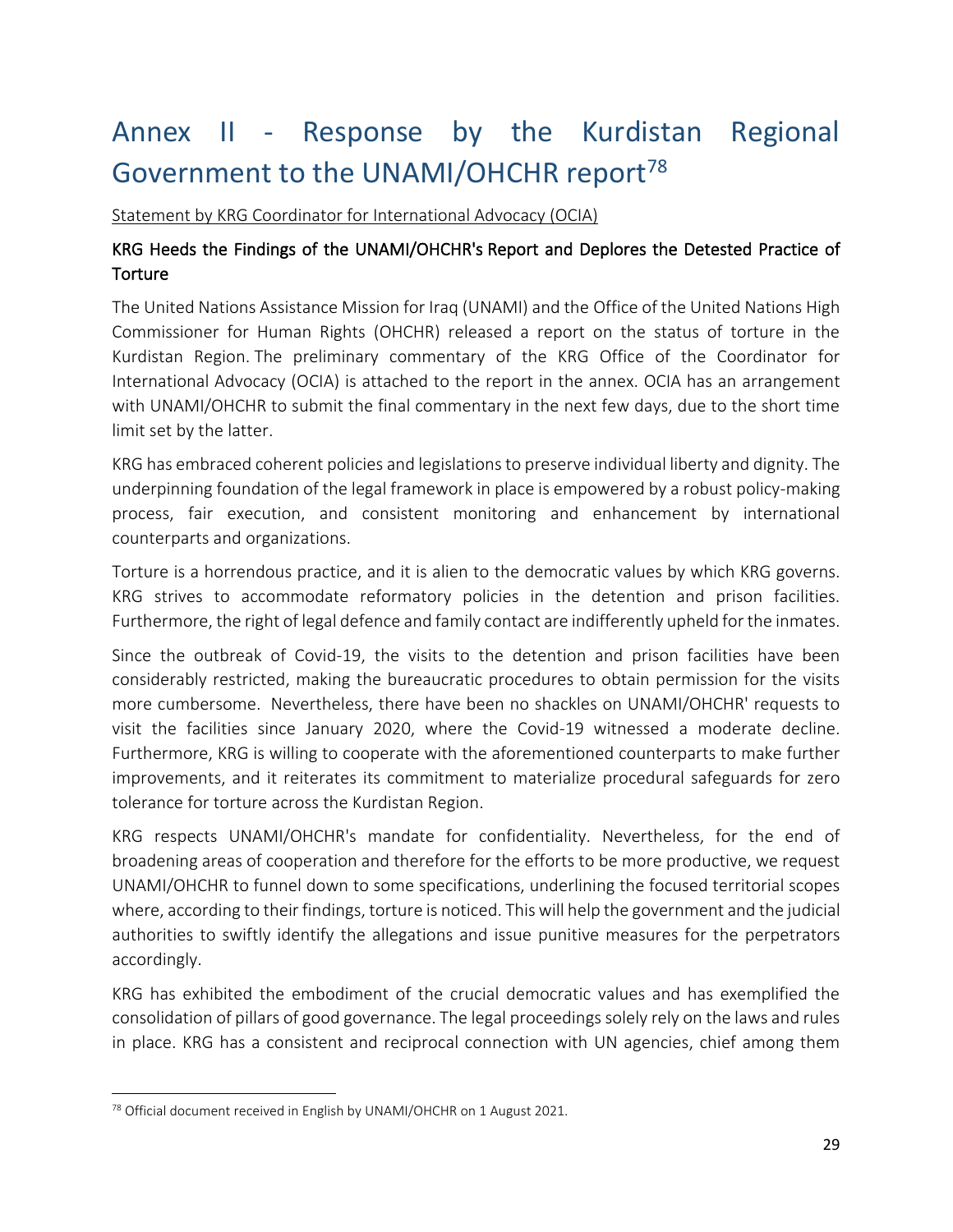UNAMI/OHCHR, and looks forward to actualizing the required improvements and enhancements cooperatively.

## KRG Preliminary Comments on UNAMI/ OHCHR report on Human Rights in the Administration of Justice in Iraq: legal conditions and procedural safeguards to prevent torture

Office of the Coordinator for International Advocacy (OCIA)

## Overview:

Kurdistan Regional Government (KRG) has strived to abide by the stipulations of the UN and other international bodies and conventions. This has been a firmly consistent policy.

The Iraqi Constitution, Article 37(1), provides the following foundations on liberty: A) The liberty and dignity of man shall be protected; B) No person may be kept in custody or investigated except according to a judicial decision; C) All forms of psychological and physical torture and inhuman treatment are prohibited. Any confession made under force, threat or torture shall not be relied on and the victim shall have the right to seek compensation for material and moral damages incurred in accordance with the Law No. 20. In the Kurdistan Region, the authorities prohibit the use of torture and are committed to investigating allegations of ill-treatment and abuse within all prisons in the Region. The Ministry of Labor and Social Affairs (MOLSA), under Law No 7, Art I, 27 and 28, permits disciplinary punishment only to deter and reform detainees who do not abide by the rules and regulations of the prison.

Torturing detainees and obtaining confessions from them under torture is utterly prohibited. The torture of a detainee or convicted person or any inhumane action against them is a crime under Article 333 of the Iraqi Penal Code No. 111 of 1969 as amended. According to this law, any defendant tortured during interrogation is entitled to complain against the person who tortured him. Accordingly, each detainee can bring any case through the prison administration or the prosecutor and his relatives during their visit or through human rights organizations about torture by the competent authorities. Any confession made under torture is deemed null, and the perpetrators will be punished by law. Any accused person who is tortured throughout investigations, he/she has the right to file a complaint against the person who tortured him/her.

Judicial investigator from the Ministry of Interior accompanied with members from the General Prosecutor's Office, are provided an office in General Asayish building to observe and pursue cases involving torture of detainees. This practice is strictly prohibited, and no torture case has been recorded. Under Art 333 of the amended Iraqi Penal Code No. 111 of 1969 and Art 9 (3) of Iraqi Constitution, every detainee has the right to issue a complaint after which the case ought to undergo investigation. However, no complaint has been issued throughout 2020.

As far as the allegations of torture are concerned-which are mentioned in the UNAMI/OHCHR report, KRG welcomes any enhancement efforts presented by its international counterparts.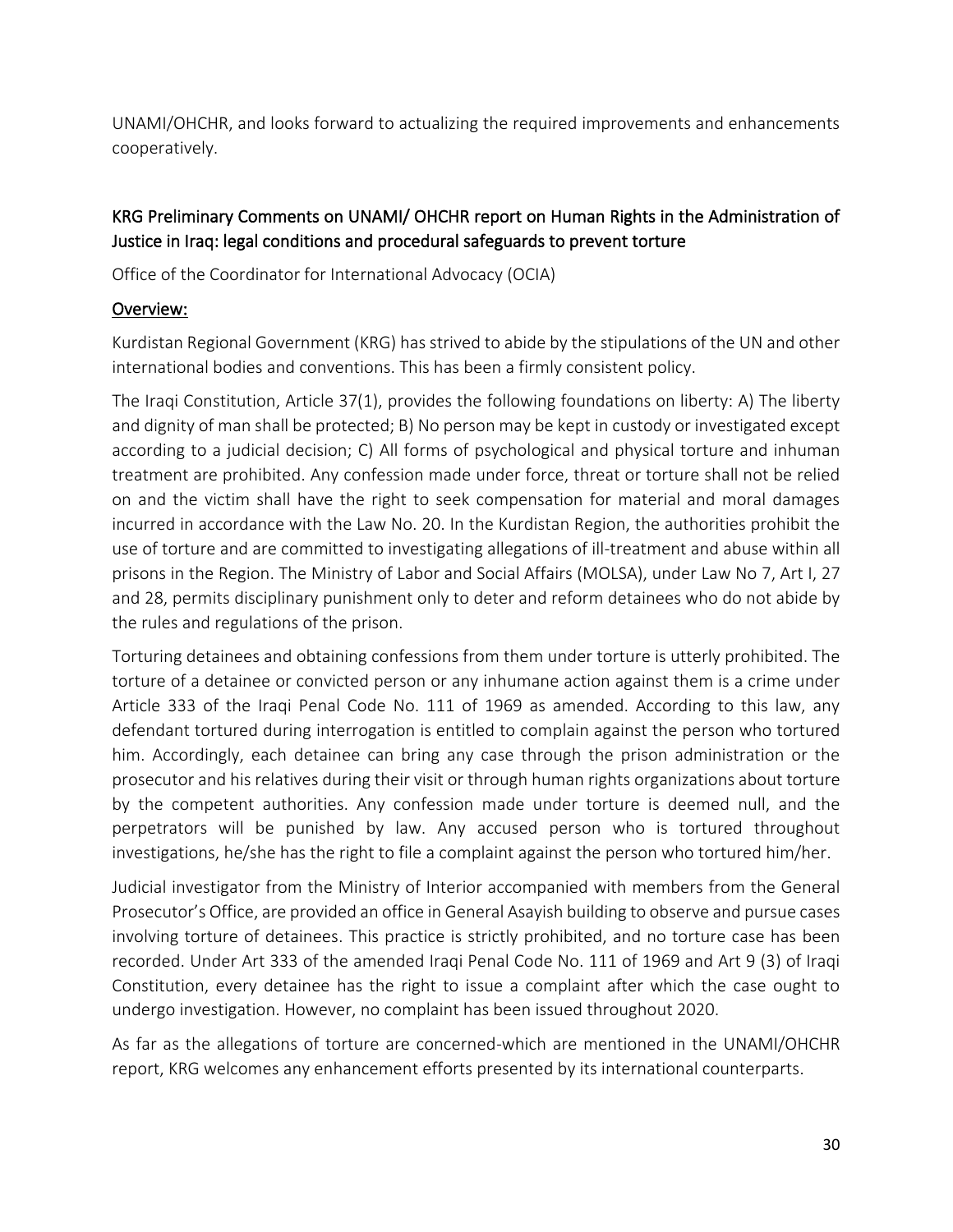Under the custody of the Asayish, a detainee can be held for a duration of 24 hours or until the investigations are finalized and a hearing for the detainee in front of a judge is held in the Asayish's premises. However, in the event that further evidence is needed before the case goes into trial, the investigation period may be extended based on orders from the judge. According to Iraqi Penal Code, No. 111 (1969), after the order of arrest from the court, the accused will be detained by the court and all the legal actions will be taken pursuant to the Iraqi Code of Criminal Procedures No. (23), 1971.

The situation in the detention facilities in the Kurdistan Region is monitored and enhanced by international counterparts, including the International Committee of the Red Cross (ICRC) and United Nations Assistance Mission for Iraq (UNAMI). The latter also represents the Office of the High Commissioner for Human Rights (OHCHR).

If the accused was subjected to torture by police officers, this must be reported at the time of the investigation and the statements must be taken by the judicial investigator and the investigative judge (because the accused, after his confession, will be asked by the judicial investigator, whether he was under pressure or not to confess). Also, the investigative judge will ask the same question.

Detainees can report on cases of torture through the prison administration, the public prosecutor, their family, or through human rights organizations. Legal measures are taken against any police or security element accused of torturing detainees once it is proven that the individual has committed this act and that the detainee was subjected to torture and ill-treatment.

All the reformatory facilities are subject to the censorship of parliamentary committees, the attorney general, the Independent Commission for Human Rights, the Public Right Association in the Ministry of Justice, international and local organizations and special teams in the Ministry of Labor and Social Affairs. Their reports are also taken seriously and we deal with them with great importance. International organizations concerned with human rights are also allowed to visit the reformatory facilities without any restrictions, particularly the International Committee of the Red Cross.

As for the provision of health services, there is a health centre and a medical team in the reformatory facilities working for 24 hours. The laboratory and medicines are also available. Medical examinations are conducted for detainees during their entry to the detention and transfer centres, especially the examination of infectious diseases such as (hepatitis, AIDS and Tuberculosis) and chronic diseases such as (diabetes and blood pressure) and special medical files are made for them.

Every accused person referred to the reformatory facilities, information about his/her health condition are recorded, and the concerned authorities conduct the necessary examinations for him/her before being mixed with the other detainees to ensure that he is not infected with any diseases that may be transmitted to the rest. No cases of death has been recorded as a result of torture or ill-treatment.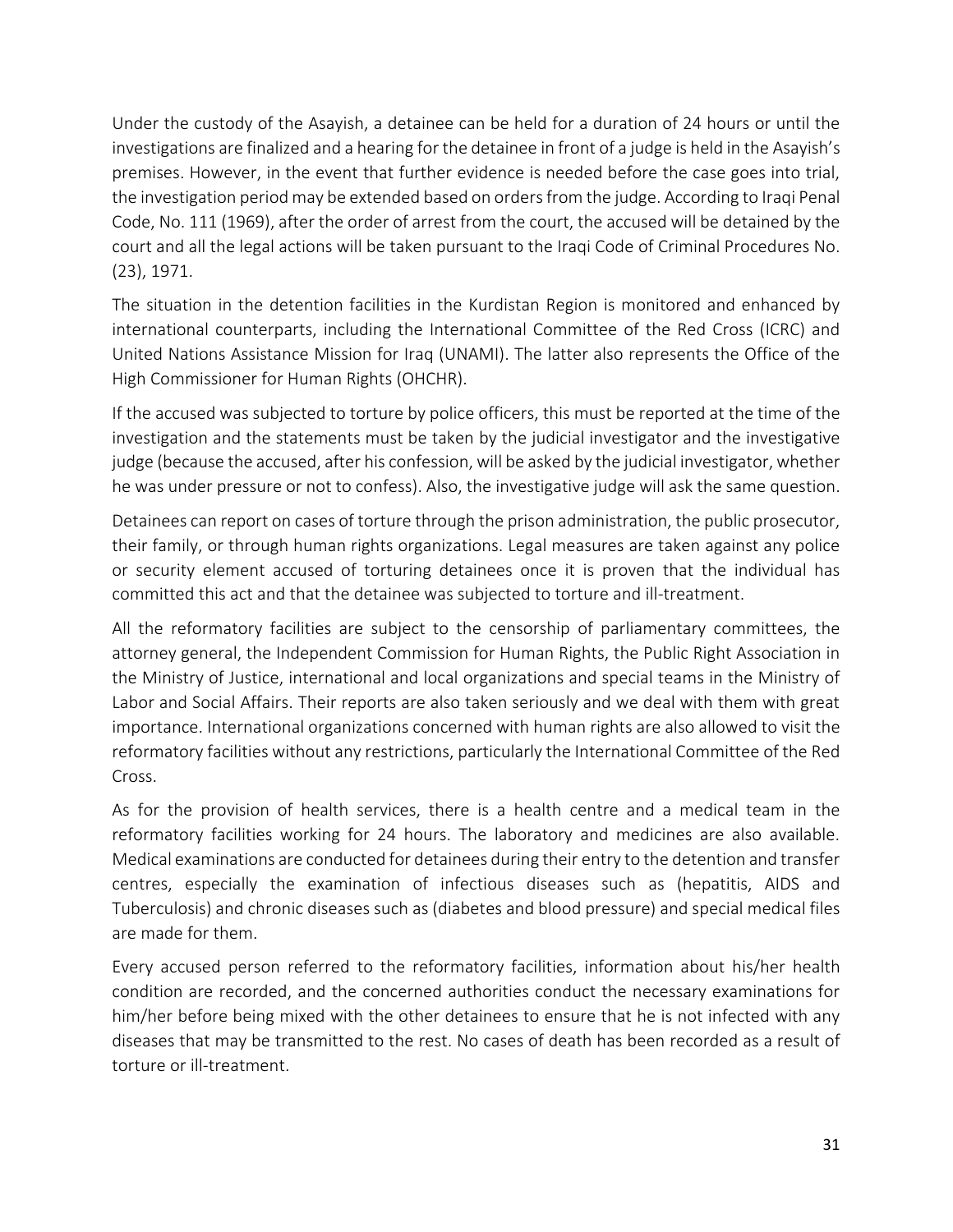In the Kurdistan Region, those who have not reached the age of 18 and are suspected of being involved with terrorists or have ties to terrorist organizations are dealt with as (ISIS victims) and not as ISIS members. The security authorities are obligated to give information to the detainees' families, according to Law No. (14) for the year (2001) issued by the parliament of the region.

Women and children who are arrested on charges of links with terrorist groups are placed in reformatory facilities affiliated to the Ministry of Labor and Social Affairs and are not kept in Asayish detention centres.

## Detainees with disabilities

In the reformatory facilities there are a number of detainees with disabilities and special needs. The following services are provided to them: 1- Clothing; 2- Sanity services; 3- Carrying out medical examinations and treating them when necessary; 4- Securing a private room for them; 5- Laundry; 6- Haircuts and shavings; 7- Contact with their families; 8-Library; 9- Securing special toilets; 10- Securing what they need when necessary.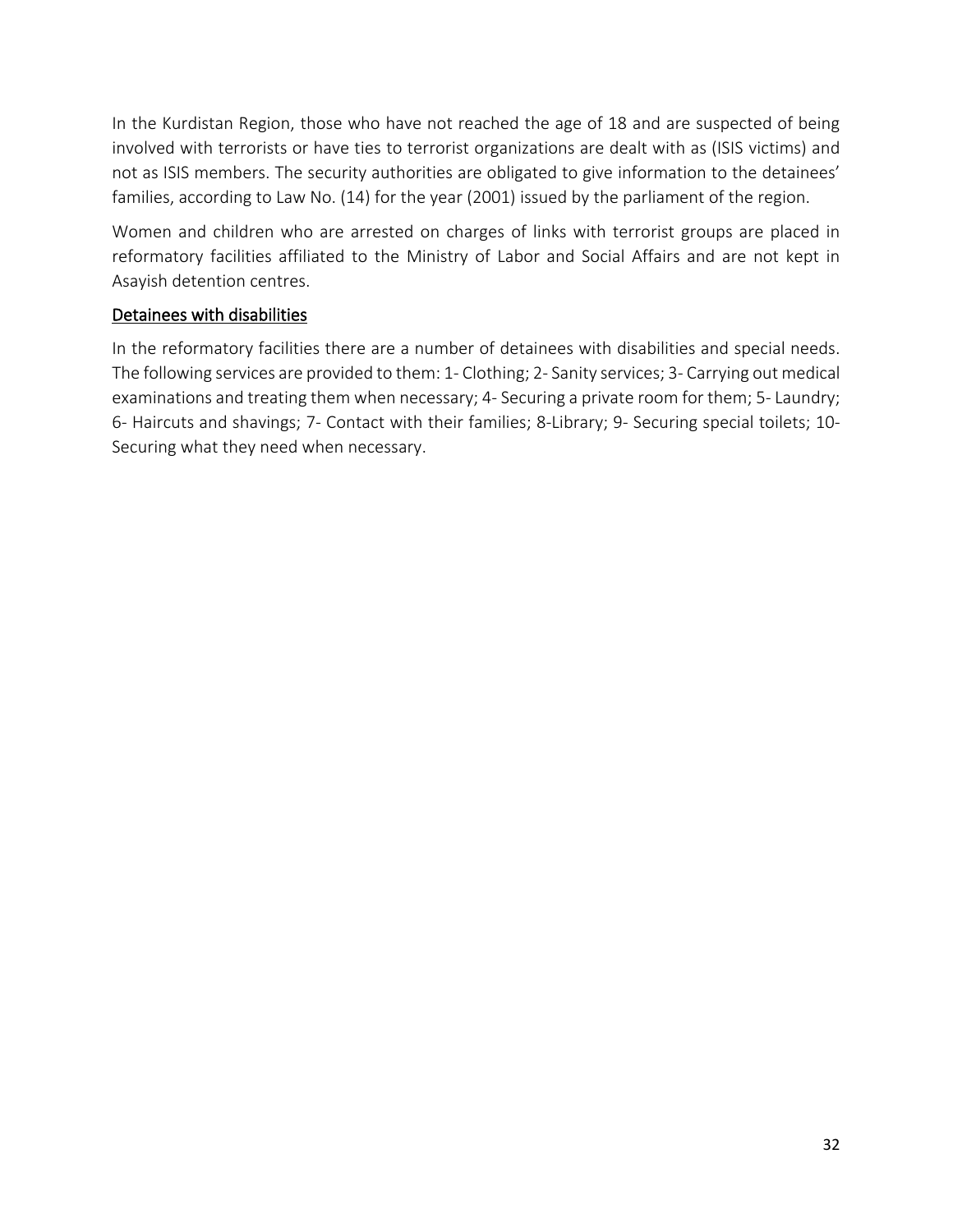# Annex III – Additional response by the Government of Iraq to the UNAMI/OHCHR report<sup>79</sup>

Republic of Iraq

Ministry of Foreign Affairs

Human Rights department

Ref.:12/Arabic letter Haa/4/887 Date: 18 August 2021

The Ministry of Foreign Affairs of the Republic of Iraq / Human Rights Department presents its compliments to United Nations Assistance Mission for Iraq UNAMI/ Office of the United Nations High Commissioner for Human Rights OHCHR in Baghdad, and further to its diplomatic note No. (12/ Arabic letter Haa /4/794), dated on 29 July 2021, MOFA has the honor to relay to the Mission of the remarks of the High Judicial Council and the Ministry of Interior on the OHCHR's report, entitled "Human Rights in the Administration of Justice in Iraq: Legal conditions and procedural safeguards to prevent torture."

The Ministry of Foreign Affairs of the Republic of Iraq would be appreciative, if the esteemed Mission could kindly enclose the remarks of the High Judicial Council and the Ministry of Interior to the aforementioned report.

The Ministry of Foreign Affairs of the Republic of Iraq avails itself of this opportunity to express the assurances of its highest respect and appreciation to the United Nations Assistance Mission for UNAMI/OHCHR.

## Enclosures:

- Remarks.

<sup>&</sup>lt;sup>79</sup> Official document received in Arabic by UNAMI/OHCHR after publication of the report.

This is an unofficial translation. For the official response of the Government of Iraq to the UNAMI/OHCHR report (received on 18 August 2021; reference: 12/Arabic letter Haa/4/887), please see the Arabic version of this report.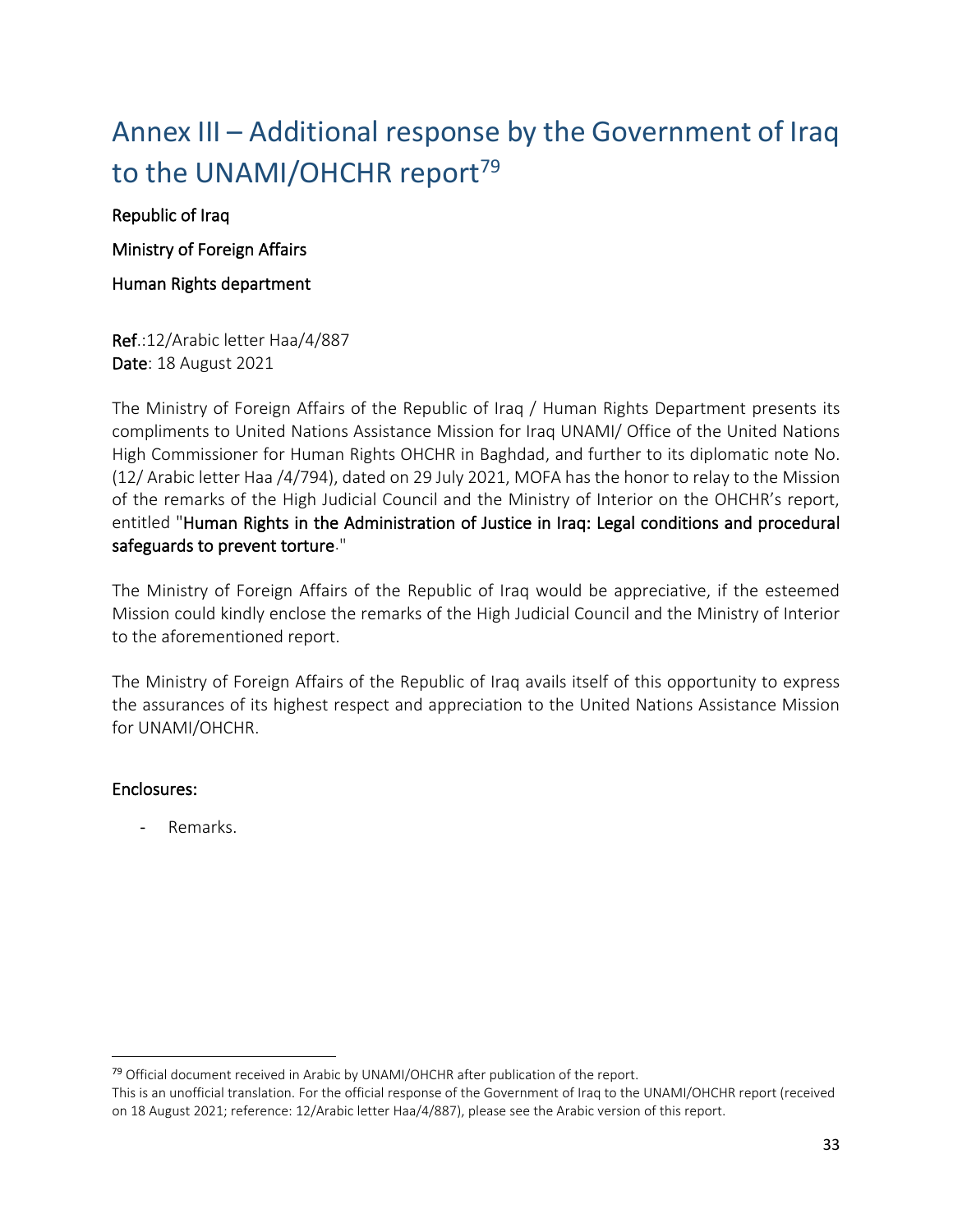## United Nations Assistance Mission for Iraq UNAMI/ Office of the United Nations High

### Commissioner for Human Rights OHCHR in Baghdad

//Stamped// Human Rights Department Ministry of Foreign Affairs Republic of Iraq

//Signed// Ambassador Dr. Falah Abdulhasan Al-Saedi Head of Human Rights Department 18 August 2021

### Copy to:

- Office of the deputy minister for Multilateral Relations and Legal Affairs/reference to the footer made by the deputy minister for Political Planning Affairs, dated on 28 July 2021 on the original of our memo No. 789, dated on 28 July 2021, for your kind perusal with appreciation.
- High Judicial Council/Office of the President, reference to your letter (Urgent) No. 700/office/2021, dated on 11 August 2021, for your kind perusal with appreciation.
- Ministry of Interior/Office of the Minister/reference to your letter No. 4671, dated on 4 August 2021, for your kind perusal with appreciation.
- The Permanent Mission of the Republic of Iraq/New York/further to our letter above, for your kind perusal with appreciation.
- The Permanent Mission of the Republic of Iraq to the UN Office/Geneva/further to our above-mentioned letter, for your kind perusal with appreciation.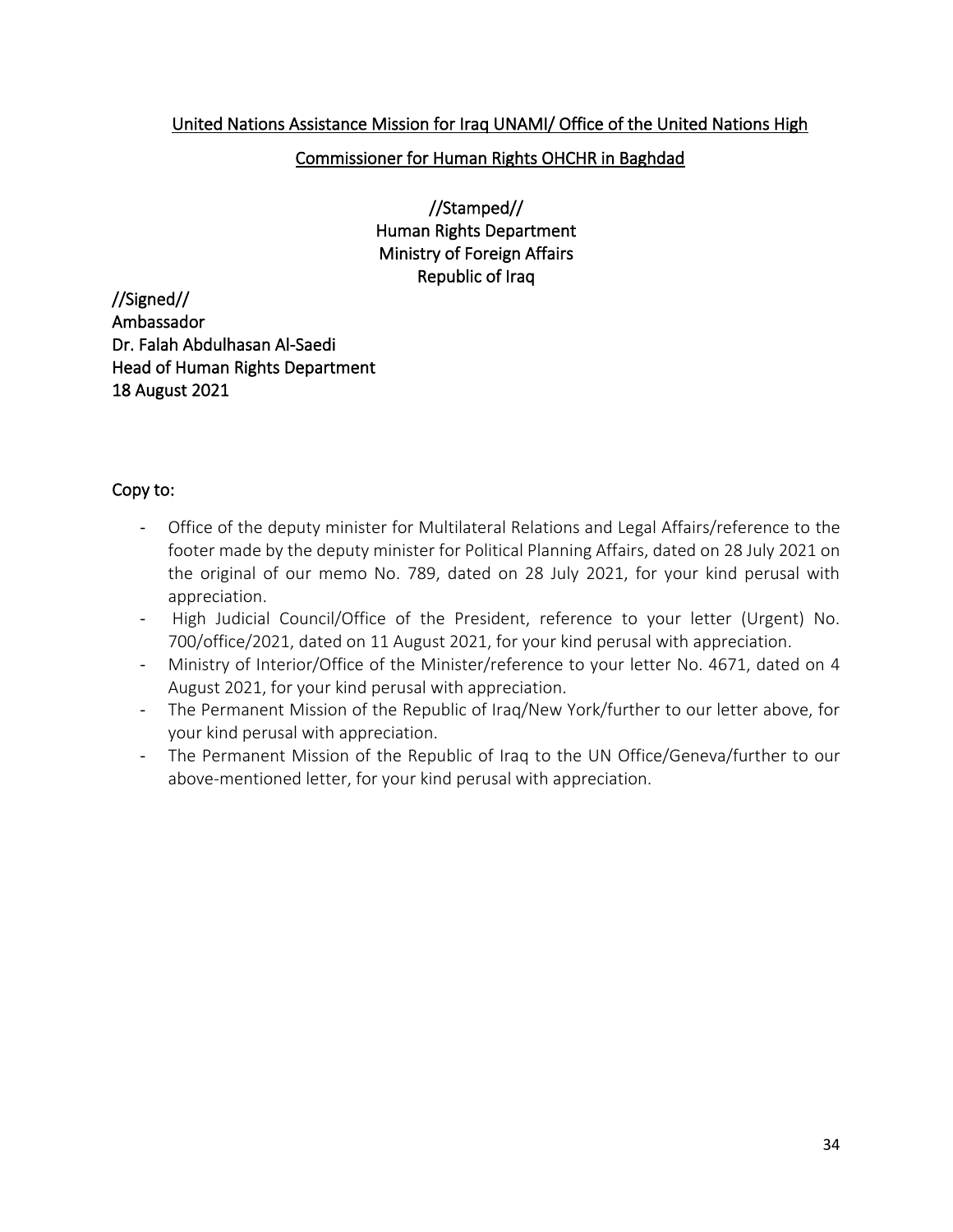### Remarks of the High Judicial Council

- 1) The HJC is keen to provide legal guarantees for the defendants during the investigation and trial period as well as monitoring the detention and remand facilities, bearing in mind that initial investigation as per Iraqi laws is conducted by other investigative authorities other than the HJC's judicial investigators represented in the MOI and other security services' investigators, namely officers given the authority of investigator. Therefore, if human rights violations were committed during ongoing investigations exposing defendants to torture, the judiciary stands a lookout for such cases through taking legal steps against police and other investigative services officers for the acts of torture being committed by them which mount to imprisonment, while claiming that defendants were exposed to torture without physical, prima facie and tangible evidence risks claim being discredited as the judge relies on physical evidence in taking legal measures and issuing verdicts;
- 2) Claiming that investigative judges certify the statements of the defendants recorded by the security investigative authorities, especially in relation to confessions without instituting investigation and debate, themselves, is baseless claim refuted by the reality of the situation. The claiming party can visit the court to see the procedures, especially that there are monitoring authorities that observe the investigative process, including the public prosecutor who observes the investigative work as well as the Judicial Oversight Commission through surprise field visits to investigative courts and monitor the recording of statements that take disciplinary actions against judges if violations committed.
- 3) It is noted that Article (19/Item 4) of the 2005 Iraqi Constitution emphasized that the right to a defense shall be sacred and guaranteed throughout the investigation and trial phases, the effect of the text is that it's the right of a defendant to choose his/her means of defense including retaining a defence counsel at the beginning of investigation and that the investigative judge and the investigator have to enable the defendant to access this right without delays, to consider the case in a timely manner as much as the Criminal Procedure Law No. 23 (1971, amended), is the basis on which all proceedings relevant to the criminal aspect are conducted by all investigative authorities and the legislator has given the citizen the right to self-defense by enabling him/her to respond to the charges directed to them and also by giving the chance to use all legitimate ways and means in putting forward the evidences that prove they're innocent, including their right to hire an attorney and when they're unable to retain a lawyer, the court assigns a state-paid defence counsel, and here the lawyer should make every effort to defend the defendant.
- 4) The High Judicial Council has been keen on urging investigative judges and deputy public prosecutors to conduct joint inspection visits to police stations and detention centers to get acquainted with defendants' health and living conditions on the ground in these centers, and many negative points have been recorded on this issue. Subsequently, the Ministry of Interior was approached on these issues, subject to available resources. Furthermore, the Public Prosecution Office, represented by the public prosecutor or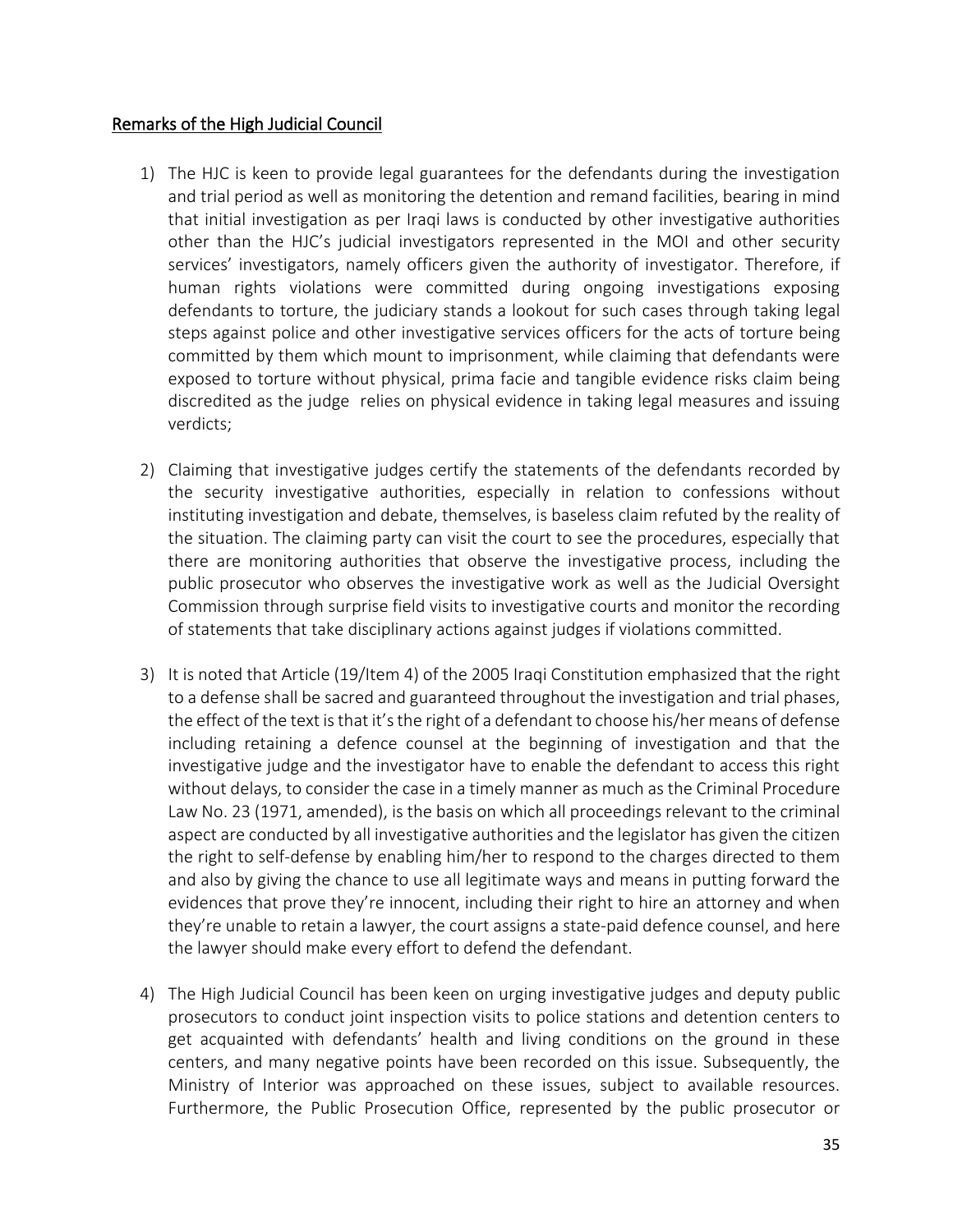deputies, has conducted supervision and oversight on executing penal sentences issued against convicts held in reformatory institutions; getting acquainted with prisoners' health and living conditions; taking legal actions regarding the recorded irregularities, according to some of which, officials in these institutions have been referred to trials.